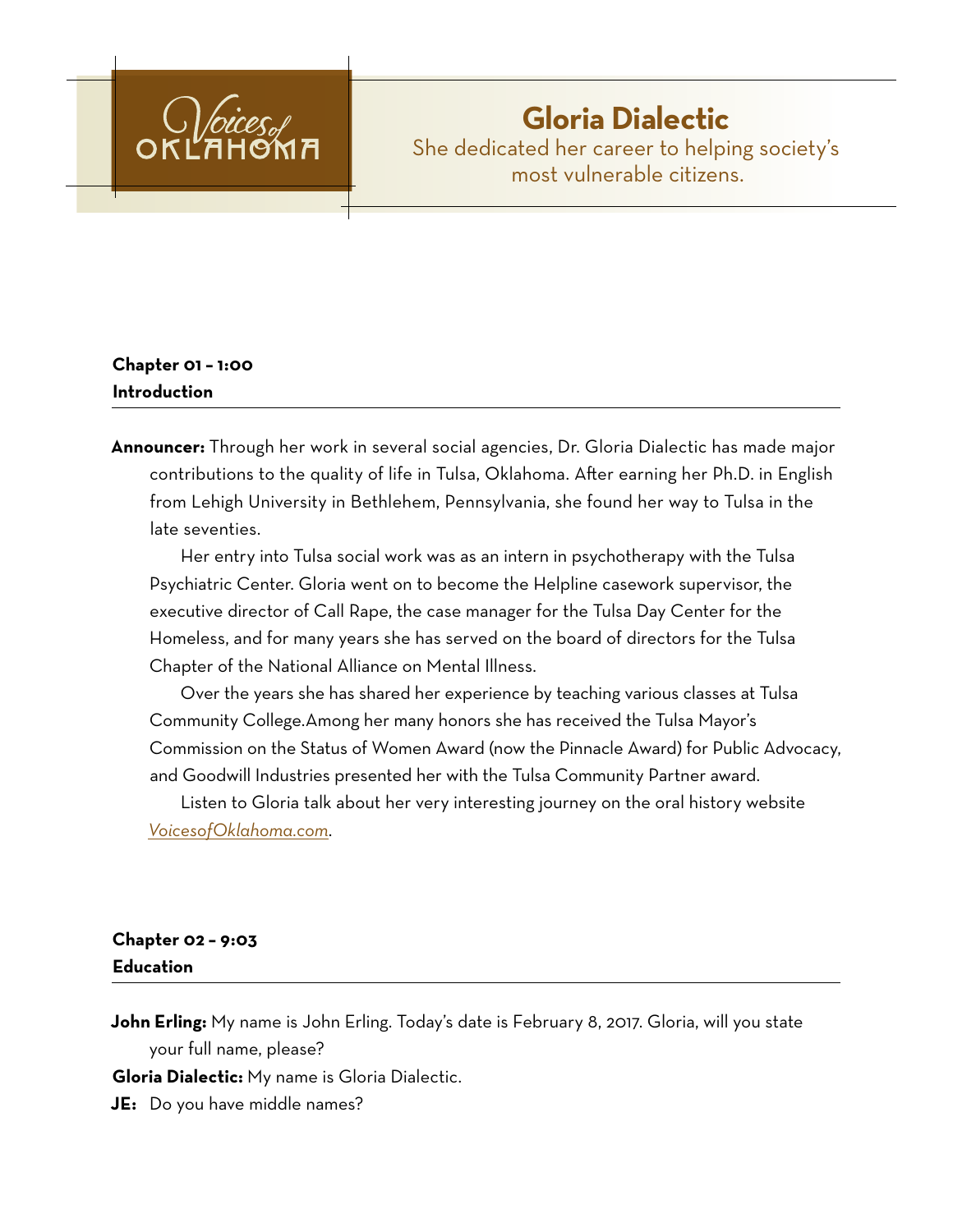**GD:** I dropped my middle name.

- **JE:** You dropped your middle name?
- **GD:** When I changed my last name.
- **JE:** Tell us that story.
- **GD:** Okay, the story is that I was married for twenty years. And when I was divorced I had sort of become a different person, perhaps. I felt that my ex-husband's name was no longer appropriate, but to go back to my father's name after twenty years wasn't realistic either.

So I felt the time has come to create my own name. And so I named myself Dialectic, which encompasses my philosophy, my worldview as a dialectical one.

- **JE:** Tell us the meaning of that word, dialectic.
- **GD:** Well, that could be a long story. It's a term used in philosophy, the way I look at it and the way it sort of evolves into a historical term, dialectical materialism. Basically, the dialectic looks at life and at truth as continuing interaction of opposite equals.

**JE:** Right.

- **GD:** That is irreducible, irreducible.
- **JE:** Yeah. And—
- **GD:** These are not opposites such as good and evil, it is not that kind of opposition.
- **JE:** Um-hmm (affirmative).
- **GD:** It's an opposition of equals such as high tide and low tide.
- **JE:** You had a lot of people say, "Dialectic? Oh, what—"
- **GD:** Well, people who know the word give an amused smile, they're delighted. They say, "Really?"

And I say, "Yes."

Okay, like Dave Barry, the comedian, when I wrote something to him and I signed my name and he said, "Really?" But other people say, "Ooooh, you're going to have to spell it for me," because they're totally intimidated by it.

**JE:** Your date of birth?

**GD:** 3/11/32.

- **JE:** March 11, '32, so your present age?
- **GD:** Eighty-four.
- **JE:** And you'll be eighty-five …?
- **GD:** In March.
- **JE:** In the incoming month of March. Tell us where we're recording this interview.
- **GD:** We're recording this in Tulsa, Oklahoma, at my home, which is presently an assisted living at a place called The Park Assisted Living.
- **JE:** Where were you born?
- **GD:** Allentown, Pennsylvania, is my hometown.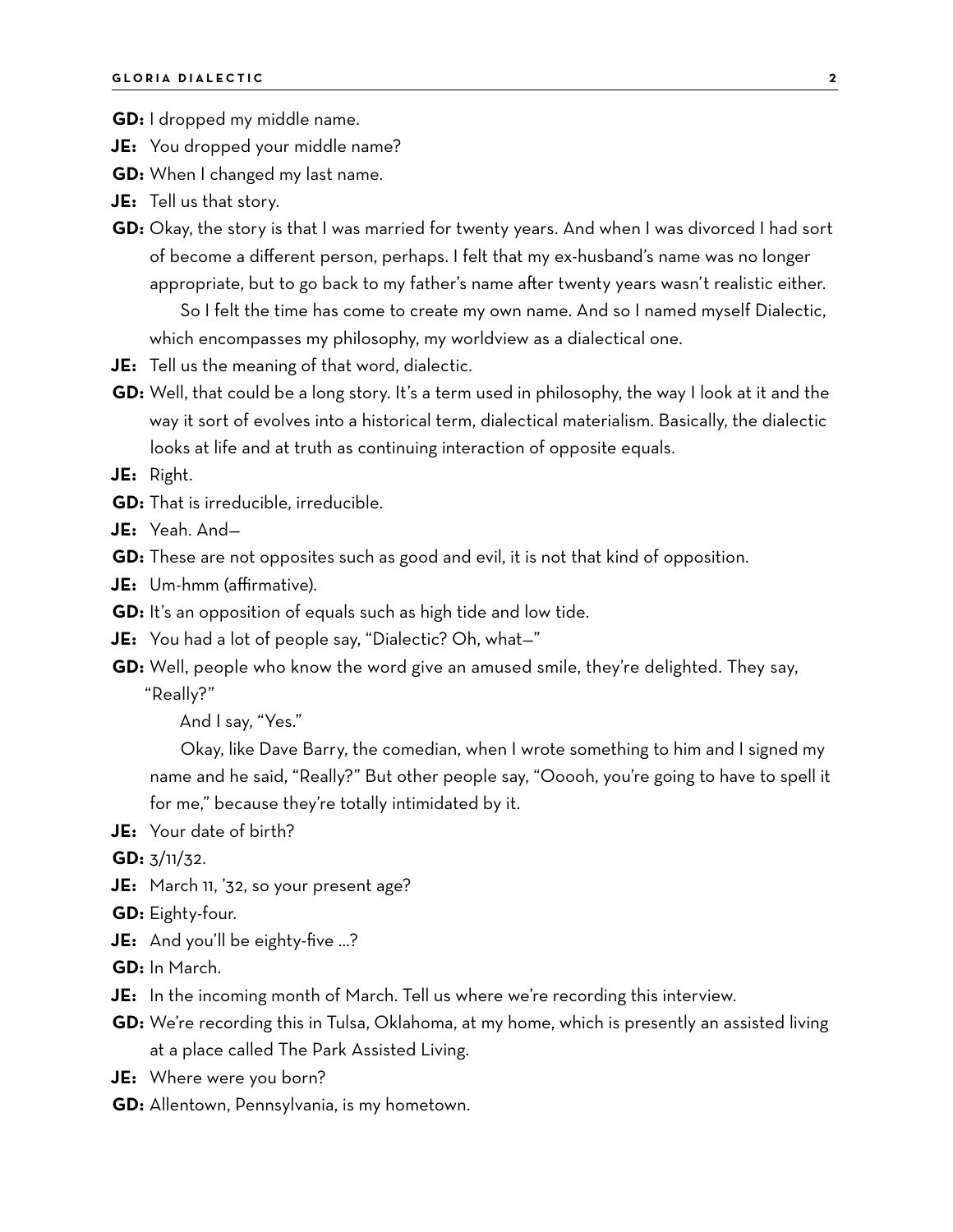- **JE:** Your mother's name and her maiden name and where she was born and came from?
- **GD:** Well, my mother's name is Violet Agnes Noggle was her maiden name. And she was also born in Allentown, Pennsylvania.
- **JE:** What kind of a person was she?
- **GD:** She was a housewife, as so many women were in those days. She was a person born into a family of thirteen children. Her father died when she was a teenager. And it fell upon her to leave school after eleven grades and go to work in the hosiery factory to help support the younger children in the family. So she never got a chance to continue high school. She never learned to drive. So her life was, as was the life of many people in those days, she had five children and she was married to the same man until the day she died. It was a very different life from mine.
- **JE:** Your father's name?
- **GD:** My father's name is a biblical name, Ammon, A-m-m-o-n, Ammon Clinton Roth. He was also born in Allentown, Pennsylvania, of German extraction.
- **JE:** What kind of a person was he and what did he do?
- **GD:** He was a salesman and the greatest part of his life he worked for an automotive distribution company. He traveled around within the local area to garages and new car dealerships and so forth, and he sold them all the equipment they needed in their shop.
- **JE:** So then you've alluded to already, brothers and sisters.
- **GD:** Yes, I have one brother who is my oldest sibling, and then there were four of us girls. I am the fourth one, and as I came to realize, which sort of was an insight for me about my own personality because my brother was born first. And then there was a sister and then there was a sister. And on this fourth try they were definitely aiming for a male. And I came along instead. But it is my brother who most affected my life and on whose life I modeled my own.

My brother has a PhD, as I do. And the other siblings never went to college. My brother is divorced, as I am, and the other siblings stayed loyal to their husbands.

- **JE:** Are they all still living?
- **GD:** No. My oldest sister died a number of years ago. And then my second sister, I'm sorry to say, is living in a memory unit in Allentown, Pennsylvania. So we sort of lost her as she's no longer capable of being aware of her life.

My youngest sister lives in Florida, she's still very active.

- **JE:** Since there were two PhDs in the family—
- **GD:** Um-hmm (affirmative).
- **JE:** …were your parents great promoters of education?
- **GD:** Well, neither of them had college educations but they were definitely promoters of it. I don't know about my siblings, about why they decided not to go to school. It's almost as if we had two families there, my brother and me, more modeled on my father, and my three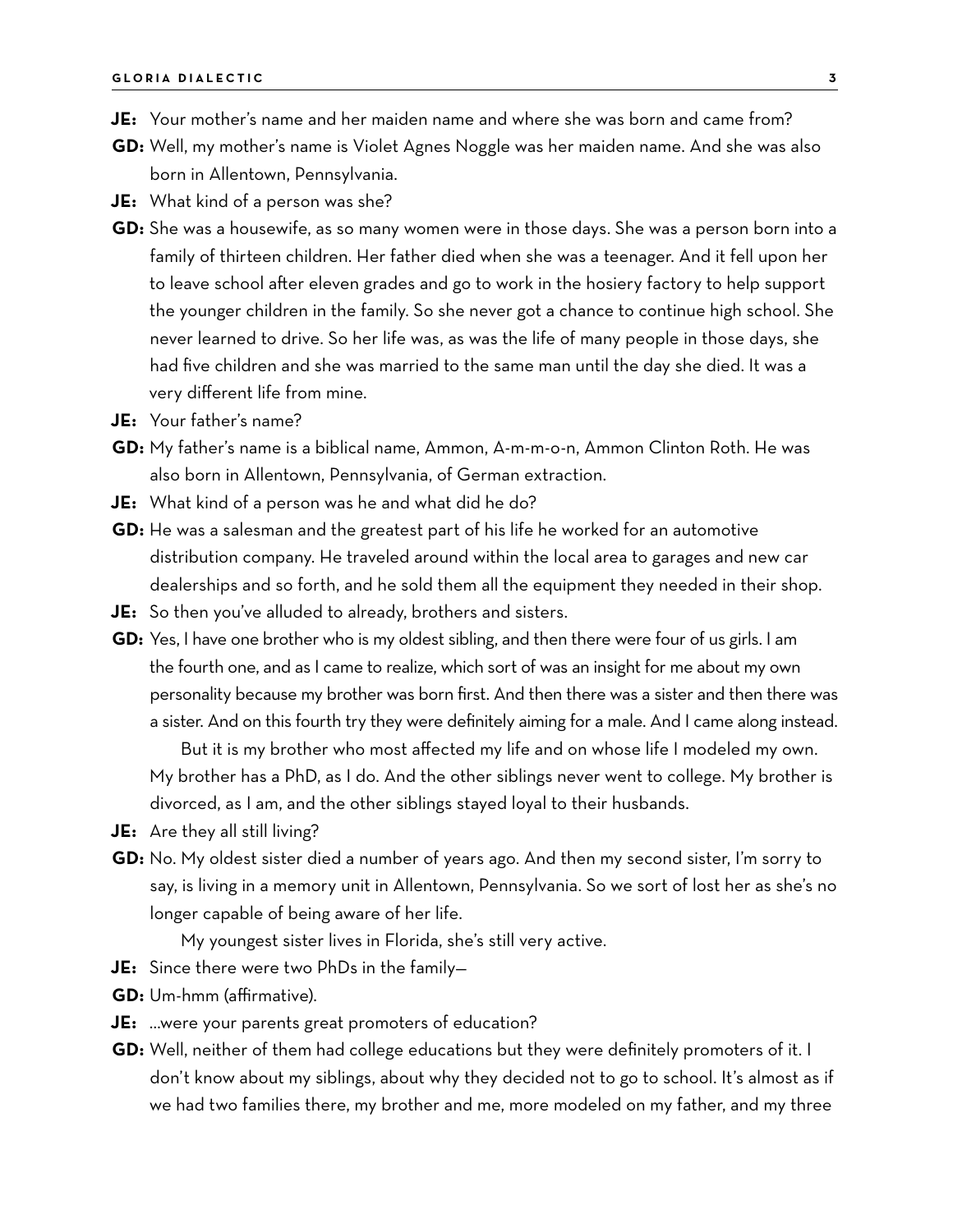sisters, more modeled on my mother. Although I shouldn't say that because my sister, I think, would have lived a very different life had she been born in a different order or in a different year because she was very bright. But she never pursued a college degree.

- **JE:** Now you're an Oklahoman, so let's follow your life—
- **GD:** All right.
- **JE:** …leading out—
- **GD:** Up to it.
- **JE:** …to becoming an Oklahoman.
- **GD:** Um-hmm (affirmative).
- **JE:** We can just jump to your education. Your high school, when did you graduate?
- **GD:** I was graduated in 1950, from William Allen High School in Allentown, Pennsylvania.

**JE:** Well, let me come back to 1941, December 7, Pearl Harbor Day.

**GD:** Oh, yes.

**JE:** Do you have a recollection of that day?

**GD:** I have—

- **JE:** That was on a Sunday and you—
- **GD:** Yes, I remember that day.
- **JE:** Do you remember family—
- **GD:** I can't say too much about the actual day. But as the war developed, I was in a school that was a very old school, and we went into the basement where there were actually like vaults, arched vaults, and that's where we were supposedly going to protect ourselves against attacks. But I remember the day that Roosevelt died.
- **JE:** Tell us about that.
- **GD:** I—I wasn't too aware about politics at that time, but I know we spoke in hushed tones, you know, around the dinner table. And to think of what that meant.
- **JE:** So you went on to college?
- **GD:** Yes I went on. After high school, I went to a college in Allentown, Pennsylvania, a women's college, named Cedar Crest College. I went there for two years. Then I had decided I would really like to be married, so I dropped out after two years.

My husband was finishing off his last two years at Lehigh University in Bethlehem, Pennsylvania.

So I went to work for the telephone company as a service representative for a year and a half before I became pregnant with my son. So the idea was that sooner or later I would go back to school. Of course, when we went to my father to ask if we could get married, my father was disappointed that I wasn't going to finish school.

I said, "Oh, I'm going to go back, I'm going to go back."

But, of course, he said, "You never will."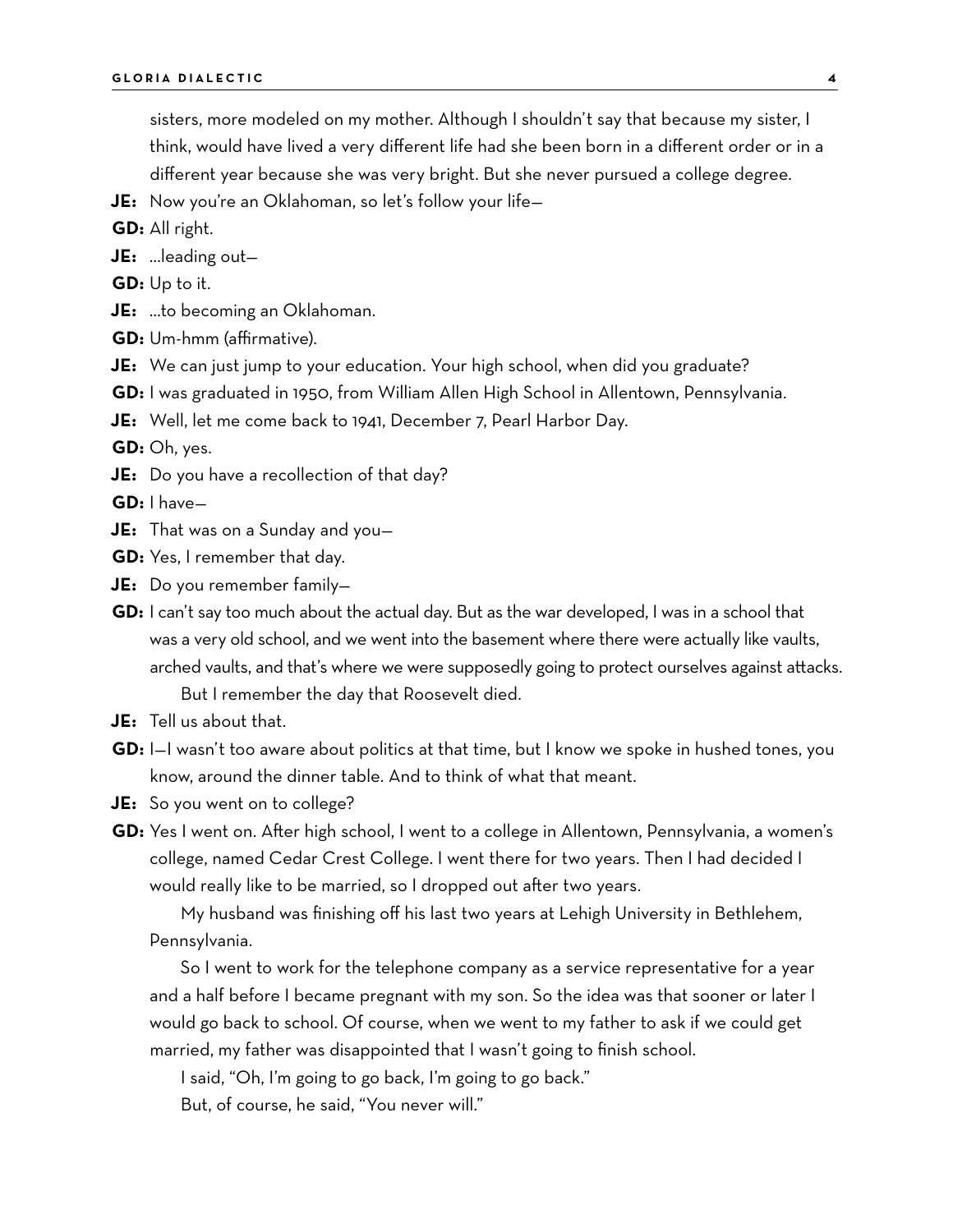- **JE:** Your husband's name?
- **GD:** Edward. Edward Dusinger. So that was my married name.
- **JE:** Right.
- **GD:** Dusinger.
- **JE:** And then you had children?
- **GD:** And then I had a son, Mark, and a daughter, Faye.
- **JE:** So then you were a housewife, you were a mother for a number of years.
- **GD:** Yes, yes.
- **JE:** When did you go back to school?
- **GD:** Ten years later, both my children were going to school all day, which was my idea. I wanted to go back to school full time, taking a full course load rather than take a course here and a course there. So I waited for ten years, they were both in school all day, and then I went back to school full time.
- **JE:** You would have been about thirty years old then, I think.

**GD:** Yes!

- **JE:** About 1961.
- **GD:** Actually, '60 in the fall. And then it was the class year '61.
- **JE:** And what was the college?
- **GD:** I went to Muhlenberg College in Allentown, Pennsylvania. Muhlenberg had been only a male school when I first went to college, but it had become coed. So I felt that I would get a better education at Muhlenberg than going back to Cedar Crest.

#### **Chapter 03 – 4:45 Pursuing Her PhD**

**John Erling:** You get through Lehigh?

**Gloria Dialectic:** Yes. When I went back to Muhlenberg, of course I was still married and had the two children, and so my idea was that I would take the courses necessary to teach in high school. And then that would work out with the family's school schedule and so forth. So I did take those classes. But I was doing so well that I won a National Defense Education Act fellowship to get a PhD, which I hadn't planned on when I first went back to school. But that was a nice plum.

I'm amused that the government paid for me to have a PhD because I haven't repaid the government for their investment in me. It was very interesting what we did around that fellowship because Sputnik had knocked us all for a loop—Russia was ahead of us.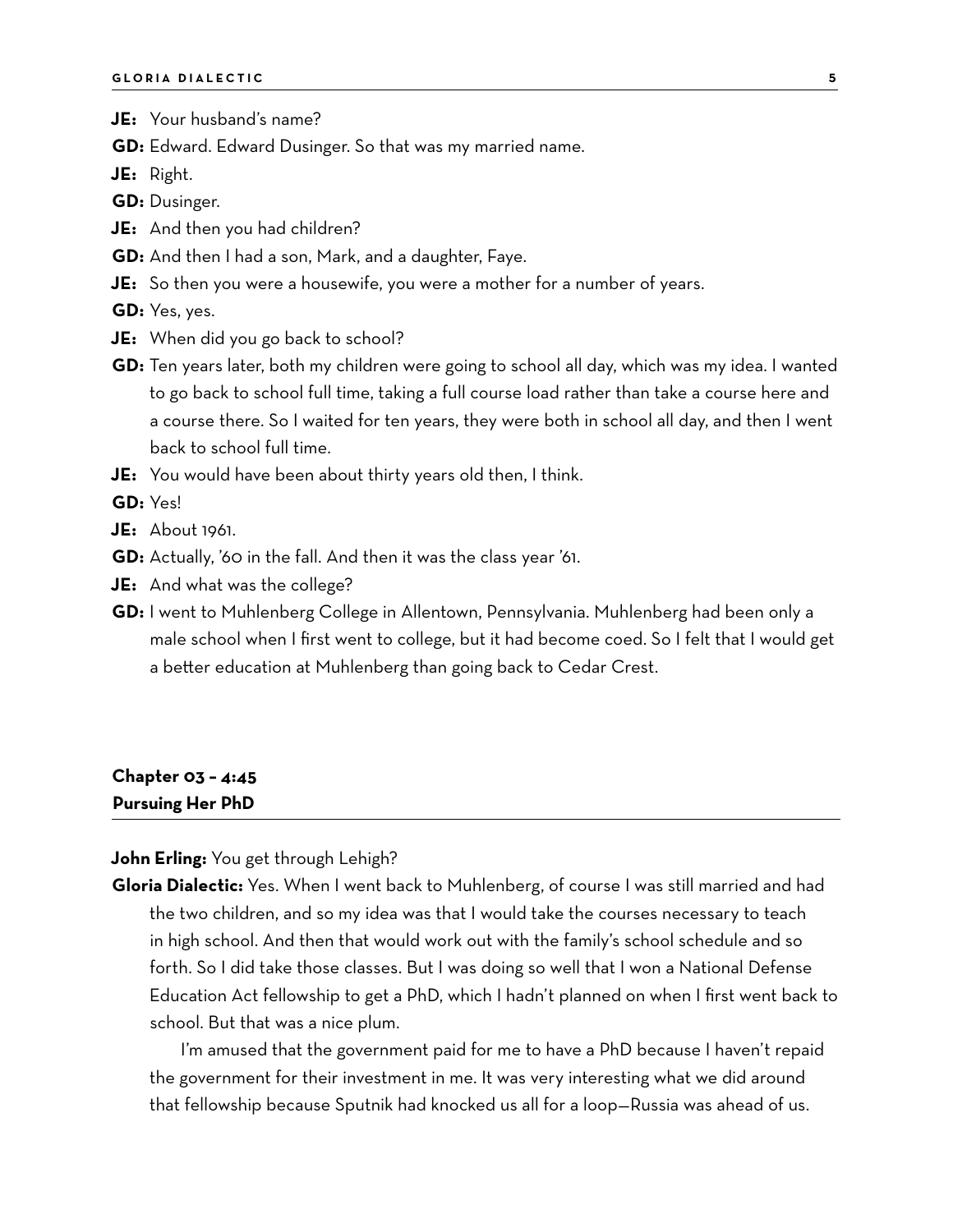So Congress passed this Act to try to train more people and get them advanced degrees so that we could catch up. I'm amazed that they didn't limit it to science—

- **JE:** Um-hmm (agreement).
- **GD:** …or engineering or something. It included everything and, of course, many of us who won this award went on then to teach in college and we were responsible for training a lot of people for the future and for the space program and that sort of thing.
- **JE:** It was—
- **GD:** That was the idea.
- **JE:** When we say Sputnik, we should say for historical value—

**GD:** Yes.

- **JE:** …what was Sputnik?
- **GD:** Well, the Russians had sent somebody into space and we were nonplussed here in America because we couldn't equal that, at that time.
- **JE:** Well, you get your PhD.
- **GD:** Well, I didn't get it for ten years because I took all of the classes, and then I had to test out in two languages, at least, which I did. And in the meantime, we moved from a house in Allentown, Pennsylvania, out into the countryside into a beautiful home that was built in 1815, a stone home. They called them stone back there; they call them rock homes here. But usually here they're just faced with a certain kind of rock. Back then they were built of stone. And I plunged into that. All my course work was finished and my academic work was finished, but I devoted myself to redoing this house—tearing down the ceilings, tearing up the linoleum that had been pasted over the random-width yellow pine floors and working on this farm. And its beautiful, beautiful buildings.

Then I finally had to buckle down because I was notified that I have only ten years to finally get this degree. But in the meantime, I decided to get divorced. I actually was divorced in 1972, and I got my degree in 1973. I wrote my dissertation, that's what was still needed.

- **JE:** You had to test out in two languages?
- **GD:** Well, in order to get a doctor of philosophy degree, that was part of their regiment that we had to be able to read criticism and history and so forth in two foreign languages.
- **JE:** Doctor of philosophy, but you also had in English.
- **GD:** Well, I have a PhD, which is a doctor of philosophy, and my subject matter is English. But a doctor of philosophy degree is supposed to be modeled on a medieval kind of thing, which nowadays it rarely is. Because you can get a degree in being the head of a community college. I mean, it is no longer a doctor of philosophy, in the larger sense.

I had to take two other courses in graduate school. One, I chose philosophy that related to my area of expertise and interest in English. And then I took one in the history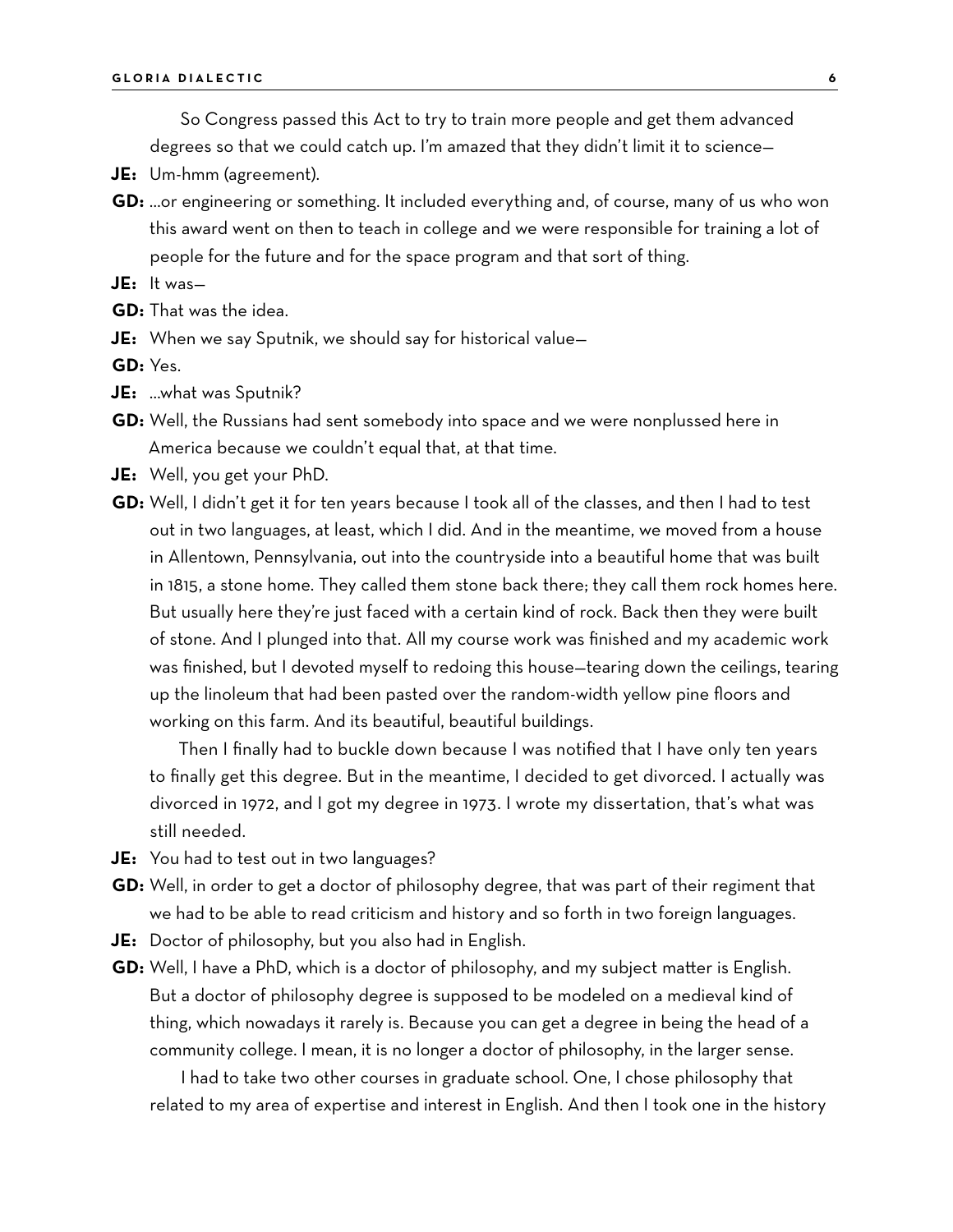department as well. History of Europe, that was another requirement so that we have a broader background in the humanities.

- **JE:** School must have come awfully easy for you from the get-go.
- **GD:** Well, I was surprised to find out that that was true. I mean, it was delightful and wonderful because I had had that as ten years sort of being a housewife and mother and planning dinners and that sort of thing. I really didn't know what my capacity was. And when I got to school I had the advantage over the teenagers, you know, who were still busy partying until the night before a test. And, of course, they didn't get around to reading the materials or anything. But I knew what I was there for. I dived into it and really enjoyed it.

### **Chapter 04 – 4:32 Move to the Ozarks**

**John Erling:** So you get a divorce and you live on this farm? **Gloria Dialectic:** Um-hmm (affirmative), yes.

**JE:** And then?

**GD:** And then tried to find a job for myself. As I explained, I did pass my orals with distinction, which was the highest possibility. So I want to defend myself in a way that I couldn't get a job, not because I was incompetent or had a poor showing in graduate school—I had an excellent showing.

But, frankly, as I found out, PhDs in English were sort of a dime a dozen at that time. And it was because of the Vietnam War and the draft exclusion that going to graduate school represented. So most graduate schools really expanded their offerings and their programs because they had all these people who were trying to avoid the draft.

So suddenly, there were an awful lot of us looking for the same jobs and I couldn't find one. Anywhere, within fifty, eighty miles of Allentown, PA. I had to find work, you know, now I was divorced and no longer had a husband supporting me, so I made a decision in the '70s, to buy land where it was cheaper in Arkansas, in the Ozarks, and found a women's conference center. That was my plan.

- **JE:** What year are we talking about?
- **GD:** We're talking 1975. And a lot of people were doing the back to the land thing. I started becoming a subscriber of *Mother Earth News* and reading about milking equipment and stuff. I had no intention of going that far, but in that period, a lot of hippies from many different parts of America were buying land and coming in there and they were building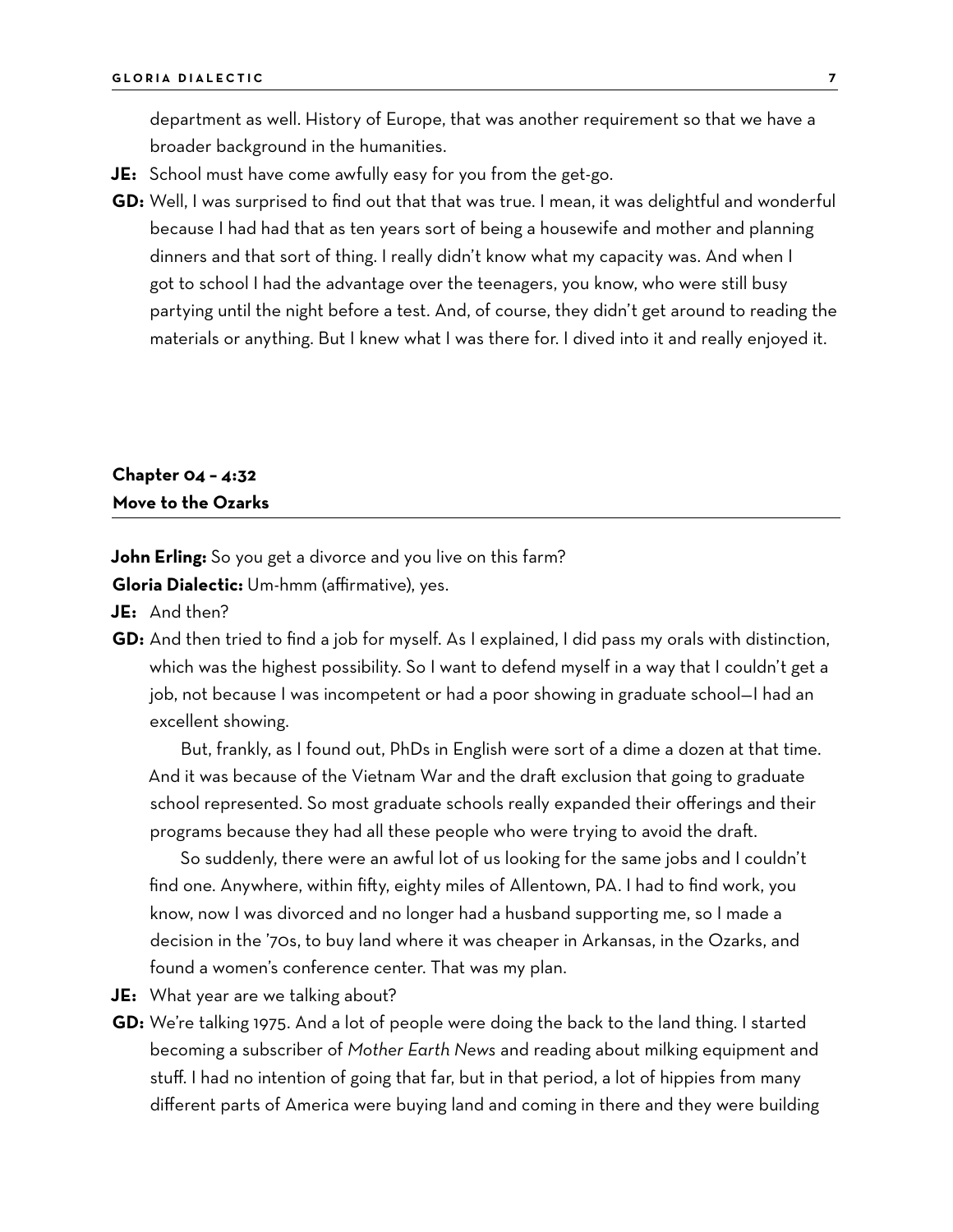properties, building pole houses, and building outhouses because there was no indoor plumbing, and living in very strange ways, considering what their background was. Many of these were educated.

One friend down the road was an architect. Another friend I would visit through the woods, had his PhD in philosophy and mathematics, and yet we were all there near Huntsville, Arkansas. It was a little community that we gathered together for parties and to do political work. I was very busy there in a fight to outlaw phenoxy herbicides in the area, which were being aerial-sprayed in the Ozarks to kill the deciduous trees so they could have pasture for cattle.

Like, what a dumb idea in the Ozarks, I mean, the cattle would fall of the side of these hills. We had so many ravines and hills and valleys and so forth. But to get them all stripped of their forest so that you could put cattle on them, you know, was just plain impractical.

**JE:** How far did you get in that opposition?

**GD:** Well, I would write letters to the editor, and articles. We had a number of community educational lessons, one of which a farmer in overalls told me, "If you know so much, why don't you go to Washington?"

So I would try to use all the literature I could get a hold of and the statistics and so forth, to try to convince people.

I also did a lot of work with my colleagues going to the courthouse in Madison County. We had to get a petition with the proper number of signatures so that we could put this on the ballot, which we were successful in doing. We had to go and access these giant volumes in the courthouse to research the election numbers. The actual number—every person who registered to vote would have an actual number. And we had to show those on our petition.

We were successful and we did have a petition on which people voted to outlaw phenoxy herbicides in our county. We did not win. We had Tyson chickens against us and State Farm.

**JE:** And you had limited resources—

**GD:** Right.

- **JE:** …to do this. And—
- **GD:** Yeah, this was homespun.
- **JE:** Right, right.
- **GD:** Definitely.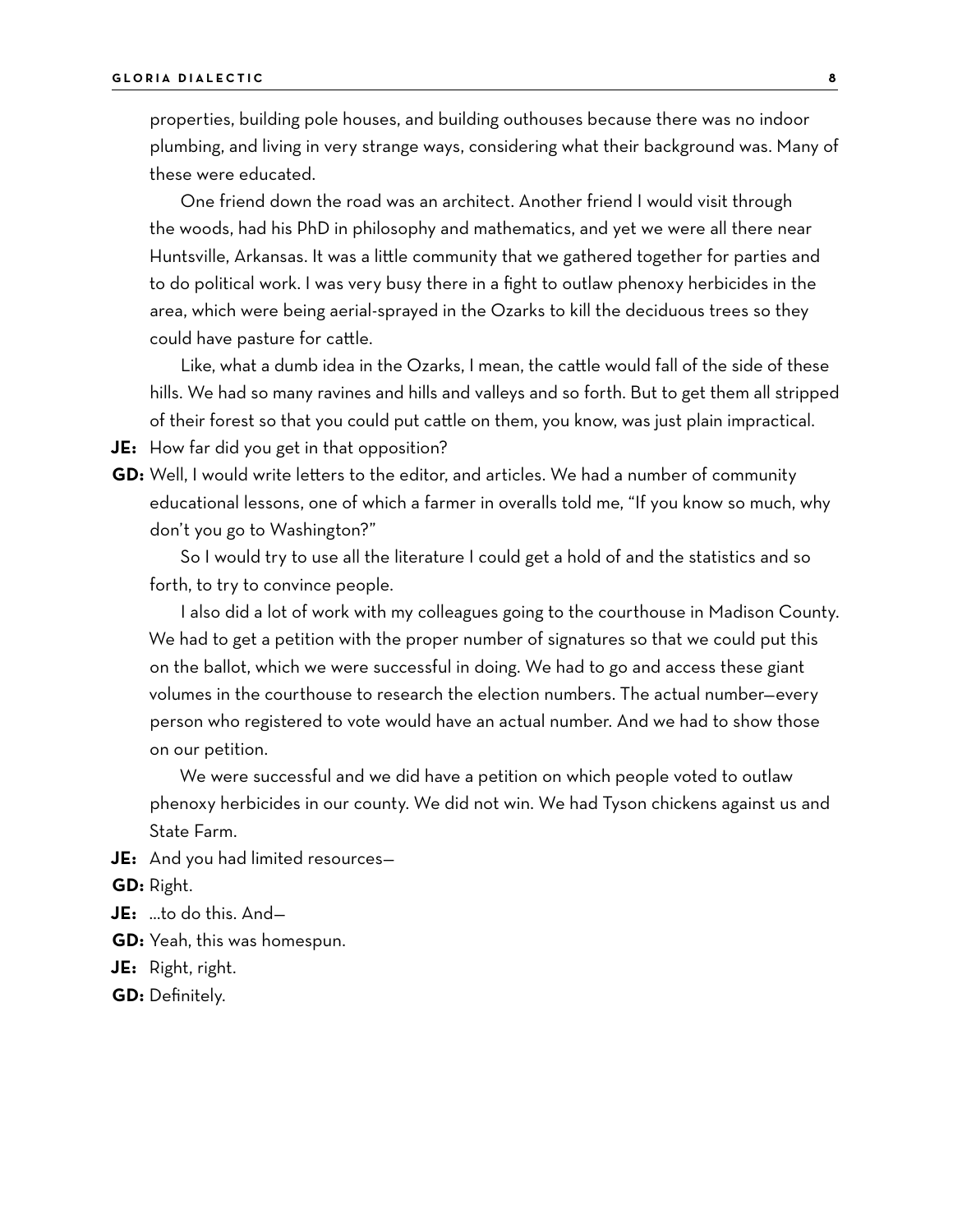### **Chapter 05 – 3:46 Gloria Becomes a Hippie**

**John Erling:** So you're in your forties, about this time?

**Gloria Dialectic:** Not yet. Not quite yet.

- **JE:** Late thirties?
- **GD:** I'm still in my thirties. Right.
- **JE:** So did you ever consider yourself a hippie? I mean, you had hippies living in this—
- **GD:** Well, I consider that was definitely my hippie period.
- **JE:** All right, it was your hippie—
- **GD:** I had long hair, I had granny glasses. It was interesting. The one thing about it, you might wonder about this woman who was almost forty, but I looked like I was in my twenties. It just happened that way, I don't know how. I managed not to look older.

Actually, I was carded in Pennsylvania when I was forty, in a state liquor store and at a bar. I was actually carded and I thought, "Yikes!" I had to get out my ID card and show them that I was entitled to drink.

- **JE:** They thought you were younger than twenty-one?
- **GD:** Yeah, right. So—
- **JE:** Right.
- **GD:** …that was definitely my hippie period.
- **JE:** Do you look fondly upon those days?
- **GD:** Very fondly, very fondly, I had a wonderful time.
- **JE:** Yeah.
- **GD:** And I traveled with a group that had such a different social relationship. When I was married, of course, other married couples would have these dinners, sit-down dinners, and we would go to Bear House where these lovely dinners and they would come to my house for lovely dinners.
- **JE:** Right.
- **GD:** But when I got to be a hippie it was all, "Oh, we're having a party tonight," and everybody brings what they had. And we had grandparents there and we had brand new babies. It was such a different relationship among this whole group. It was joyous.
- **JE:** Do you think that those relationships were closer, tighter, better bond than when you lived in so-called America?
- **GD:** Oh, definitely.
- **JE:** And when you were married?
- **GD:** It was a different world.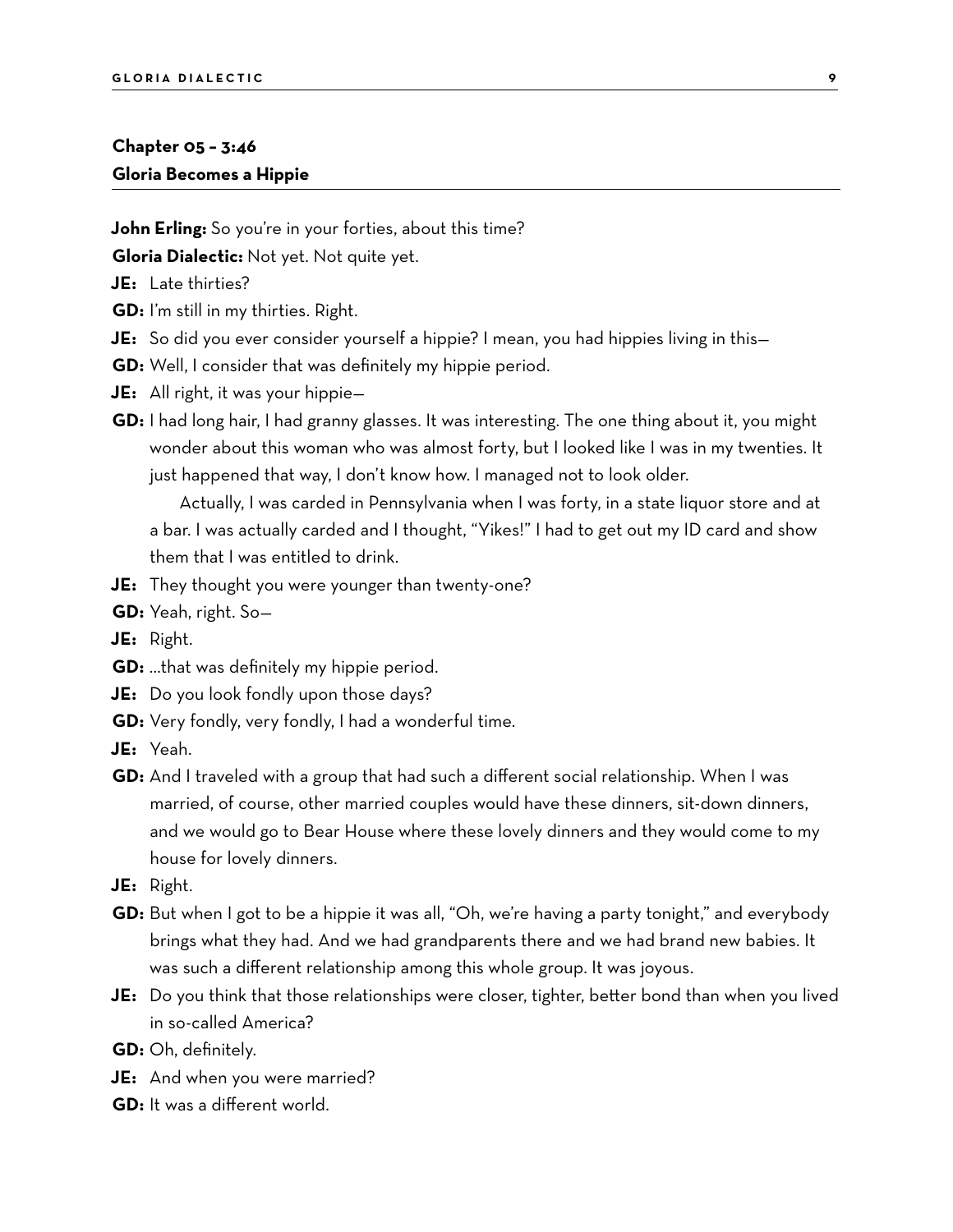- **JE:** And maybe as you look back, I don't know, you speak for yourself, maybe you didn't even meet those kind of relationships later on in life.
- **GD:** No I didn't, I never had them again because it never fit properly. Well, one thing, I wasn't married.

**JE:** Yeah.

- **GD:** And I had a boyfriend. I think I had a transformation during this period. Coming about with what I was studying and with my change in worldview based on the philosophy and the literature of the romantics. English and American romantics.
- **JE:** Okay, so how long did you live there as a hippie, I'll say?
- **GD:** I lived there three years and I was trying to get this women's conference center going. I advertised in some different women's magazines about what I was trying to do.

One woman came to stay with me for a couple of days, but what we realized was none of us had the money that would be necessary to build the facility that we wanted to build. And there weren't really jobs around the Huntsville area that we could support ourselves while we pulled it together.

And so I learned that there was going to be a presentation in Eureka Springs one Saturday, about bioenergetics analysis, but it was given by a person who was employed at the Psychiatric Center in Tulsa. And he told me about an internship in psychotherapy at the Psychiatric Center.

So I came over for a group interview the following March. We had a group interview, which was very, very interesting how that was handled. And I was selected to be part of this class of six interns. The class began—it was a year-long internship. We were paid five thousand dollars. We were given health insurance and plenty of free psychotherapy and education and seven Rs and so forth. It started the day after Labor Day in 1978.

**JE:** Let me—

#### **Chapter 06 – 1:32 A Feminist**

**John Erling:** Let me take you back before then as you were in Huntsville, Arkansas.

**Gloria Dialectic:** Okay.

**JE:** In the mid '70s. Feminism.

**GD:** Yes.

**JE:** To be a feminist came into vogue about that time.

**GD:** Oh yes, that was the second wave.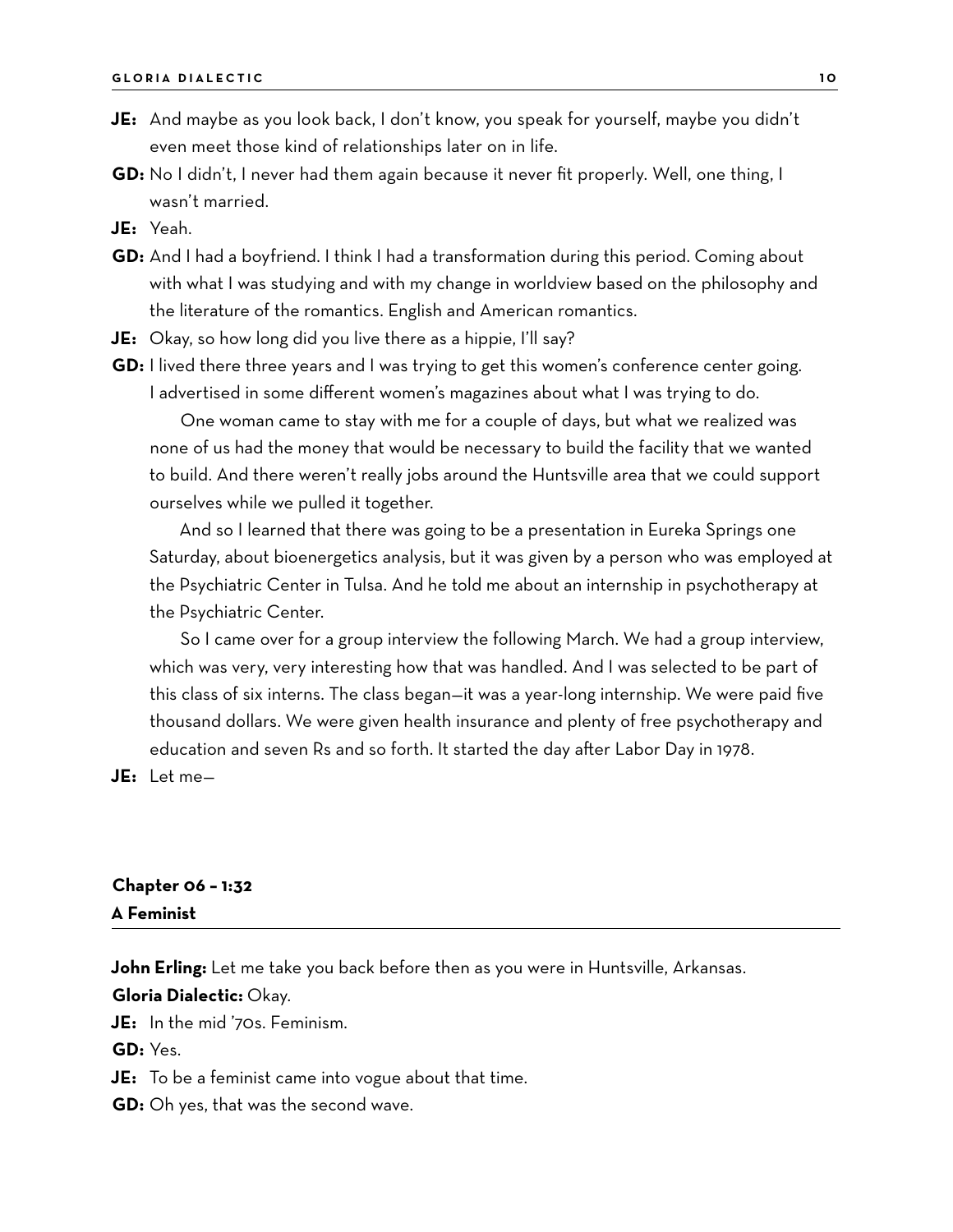**JE:** So were you a feminist?

**GD:** Well, yes, I mean, it was—

**JE:** Did you identify yourself as one?

**GD:** Yes. There wasn't any question about it.

**JE:** Tell us what that meant?

**GD:** Well, actually, the great critic, Bell Hooks, tells us that feminism is not a role, you know, like I am a feminist. Because she sells feminism is really the struggle to end sexist oppression. So if you support that struggle, if you engage in the struggle to end sexist oppression, then you are living feminism, you're doing feminism. She prefers that you're actually do it rather than a role to say, "I am a feminist." That is not linked to being a man or a woman or any specific thing, if you're engaged in the struggle to end sexist oppression. So I like that definition.

**JE:** But the term, feminist, has been a contentious term.

**GD:** Oh yes, yes.

**JE:** Maybe the term militancy would be attached to it or anti-men could be attached to it? **GD:** Yes, yes. There was a lot of struggle over that.

**JE:** So that would have been then a misunderstanding of what you were trying to do.

**GD:** Absolutely. Yes.

**JE:** Everybody around you then was considered in the same thinking that was—

**GD:** Well, yes, I would certainly seek out people who had that same enlightenment.

### **Chapter 07 – 7:23 Rheumatoid Arthritis**

**John Erling:** Somewhere in your forties you began to notice symptoms of rheumatoid arthritis. **Gloria Dialectic:** Yes.

**JE:** Tell us how that came about.

**GD:** Well, it was in my late thirties, possibly it was earlier than that, I'm just trying to remember because I taught for a year at Muhlenberg College before I had my PhD. I already had a master's degree, but I taught there for a year. I was filling somebody's leave of absence. So the head of the department called me up and said, "Do you want to do this?" Which I was totally delighted to do, it was a wonderful experience.

And it was in 1970 and '71, that I was already feeling the results of arthritis. As that decade went by and I was living on the farm and getting up every day and pulling on my paint clothes, I was using my arms and my shoulders and everything in a way that I often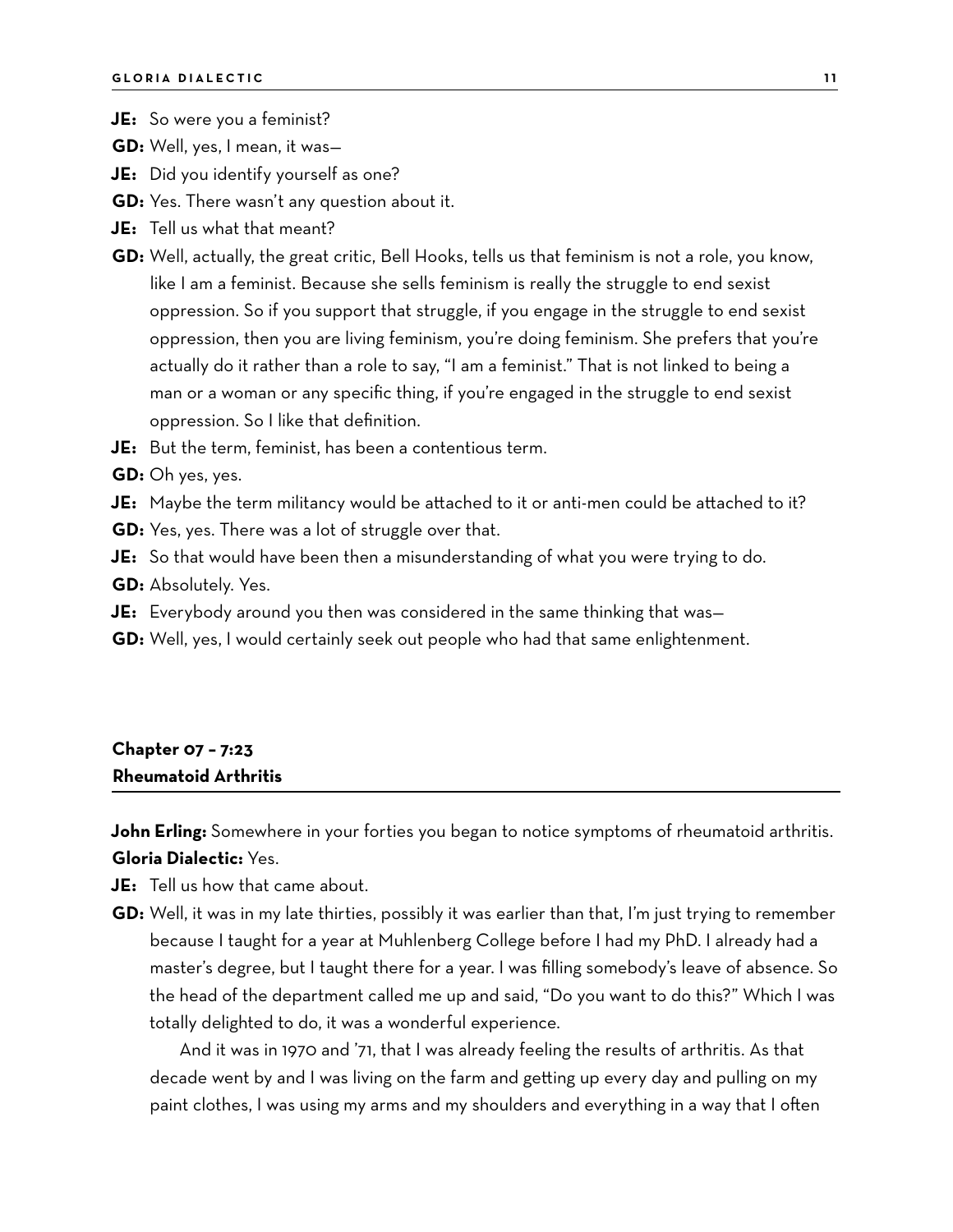went to bed aching. What was the clue that something was going on was I would go out in the morning after the kids got up and went to school, they were teenagers by this time, I would go out and feed the horses and I noticed that my foot hurt. I thought I had something in my shoe or I thought I had a callus. And then as the day would go by, I didn't feel it anymore.

And then the next morning I'd be going out there and I'd say, "Ew, there that is again." I went to my doctor. At this time, my hands were beginning to swell. My symptoms were first in the bones of my feet, that's where it first manifested itself. And so at that time, what you did is you took aspirin.

- **JE:** Aspirin?
- **GD:** Um-hmm (affirmative).
- **JE:** Everybody could have arthritis—

**GD:** Yes.

- **JE:** …and there's arthritis—
- **GD:** Um-hmm (affirmative).
- **JE:** …but then there's rheumatoid arthritis.
- **GD:** Yeah, well, rheumatoid arthritis is a systemic autoimmune disease. It's different from osteoarthritis, that just happens because of wear and tear as we get older. I was still married at that time. I couldn't move my wedding band, so my doctor sawed off my wedding band and I walked out of there feeling an unusual freedom. It was so interesting.
- **JE:** Is that what led to divorce?
- **GD:** I must have been feeling on a pretty deep level that I was out of this marriage because I walked out, like singing, that my wedding band was sawed off and it wasn't around my finger anymore. But I—
- **JE:** Yet you were fighting this illness?
- **GD:** And, yes. So at first, I didn't realize what it would entail and what would happen. When I lived in Arkansas there was a period when it was really aggravated. I couldn't lift my hands to comb my hair. I could no longer drive my car because it was a stick shift. I was really in desperate shape.
- In those days, there were very few remedies.
- **JE:** Um-hmm (affirmative).
- **GD:** Very few remedies.
- **JE:** You said you took aspirin. Eventually, you had to do something more for it than aspirin.
- **GD:** Oh yes. Oh yes. Well, aspirin is an anti-inflammatory and, of course, arthritis is an inflammatory disease, so that would be obvious. Then later, different Nsaids were developed, you know, non steroidal anti-inflammatory, so I would take those, each one in sequence.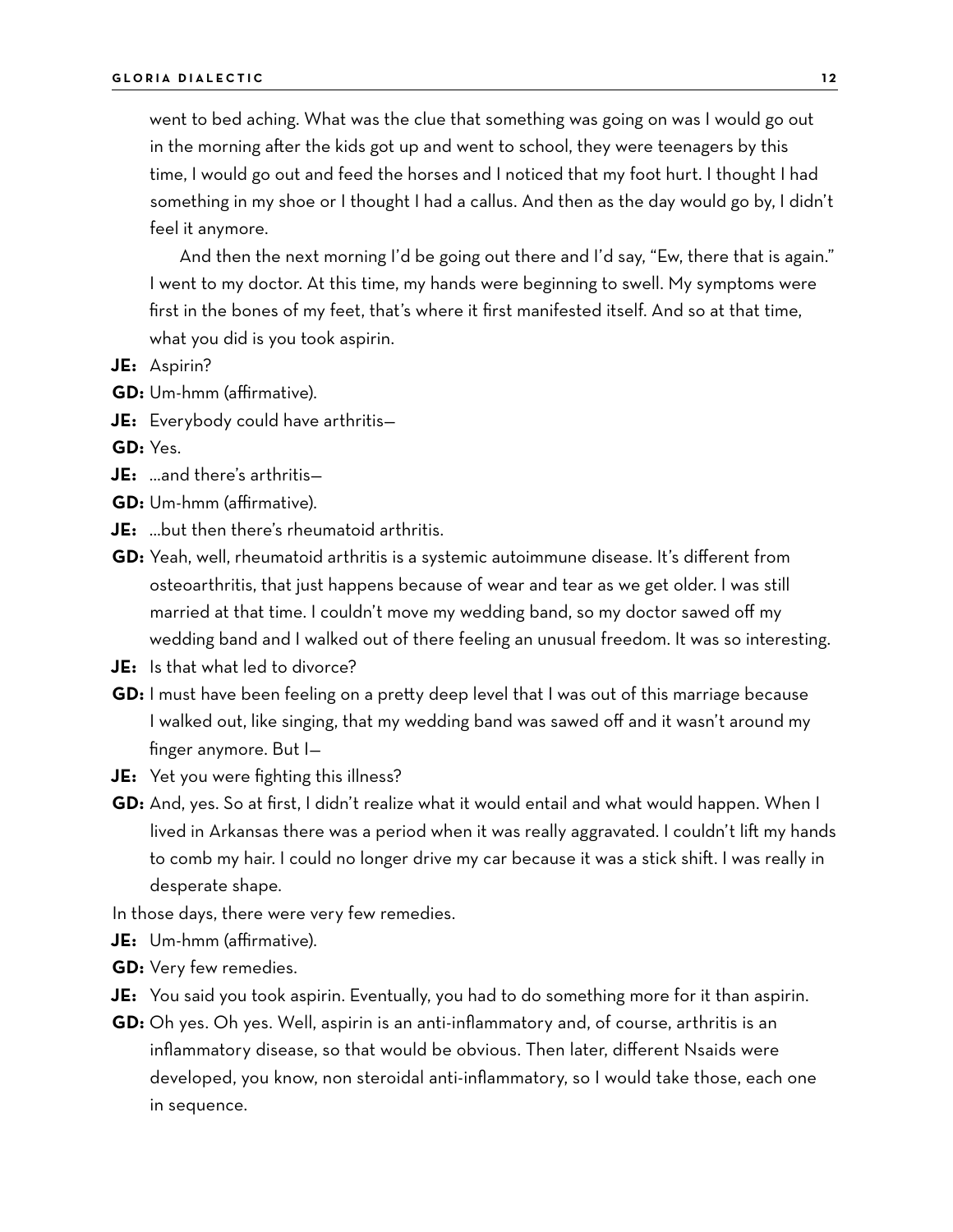When I was finally over here in Tulsa, I went to the rheumatoid arthritis clinic, which was part of OU Health Sciences. I tried gold salts injections, that was one of the things they tried. They had no idea why this would do anything but some people got better.

- **JE:** Say that again, what was it?
- **GD:** Gold salts injections. It was actually salt form of gold.
- **JE:** Okay.
- **GD:** They were grasping at straws.
- **JE:** Yeah.
- **GD:** The only reason they were giving those to you, they had no idea why they would work, but it seemed to work for some people. Of course, for other people it didn't work at all. It didn't work for me but I took those for years.

What finally saved me, which didn't come about until the 1990s, was a medicine that was built on science in that they realized this disease was caused by your own immune system running amok. So the idea is to take a medicine that cuts down on your own immune system, suppresses the production of white blood cells that led us into a whole new way of dealing with rheumatoid arthritis.

- **JE:** We should also point out, it's more than pain because—
- **GD:** It's disfigurement.
- **JE:** …as I can see your fingers here today.
- **GD:** Yes.
- **JE:** Describe them.
- **GD:** Well, what it does is it gets into every joint and the body, sensing that there's inflammation present, sends white blood cells to cope with that. And white blood cells instead of doing what they're supposed to do, they actually break open and suffuse the joint with the enzymes that dissolve the inflammatory agent that they're supposed to be getting rid of.

But instead of taking the agent into a capsule and dissolving it—that is the job of a white blood cell—they burst loose and just suffuse the joint itself, so it eats away at the bone, it eats away at the cartilage in every joint. I've had surgery on my hands, on my fingers, on both feet, on my knee. Right now, I could qualify for knee replacements on both my knees, which are totally ruined, and my shoulders. But I'm too old, I don't want to do that. And so I'm not doing it.

- **JE:** And this so impressed because we're going to talk about a lot of the great work you did, this is going on. Did the—
- **GD:** This is going on.
- **JE:** Did it get you down, did it depress you, or did—
- **GD:** Yes.
- **JE:** …the mission overcome the depression?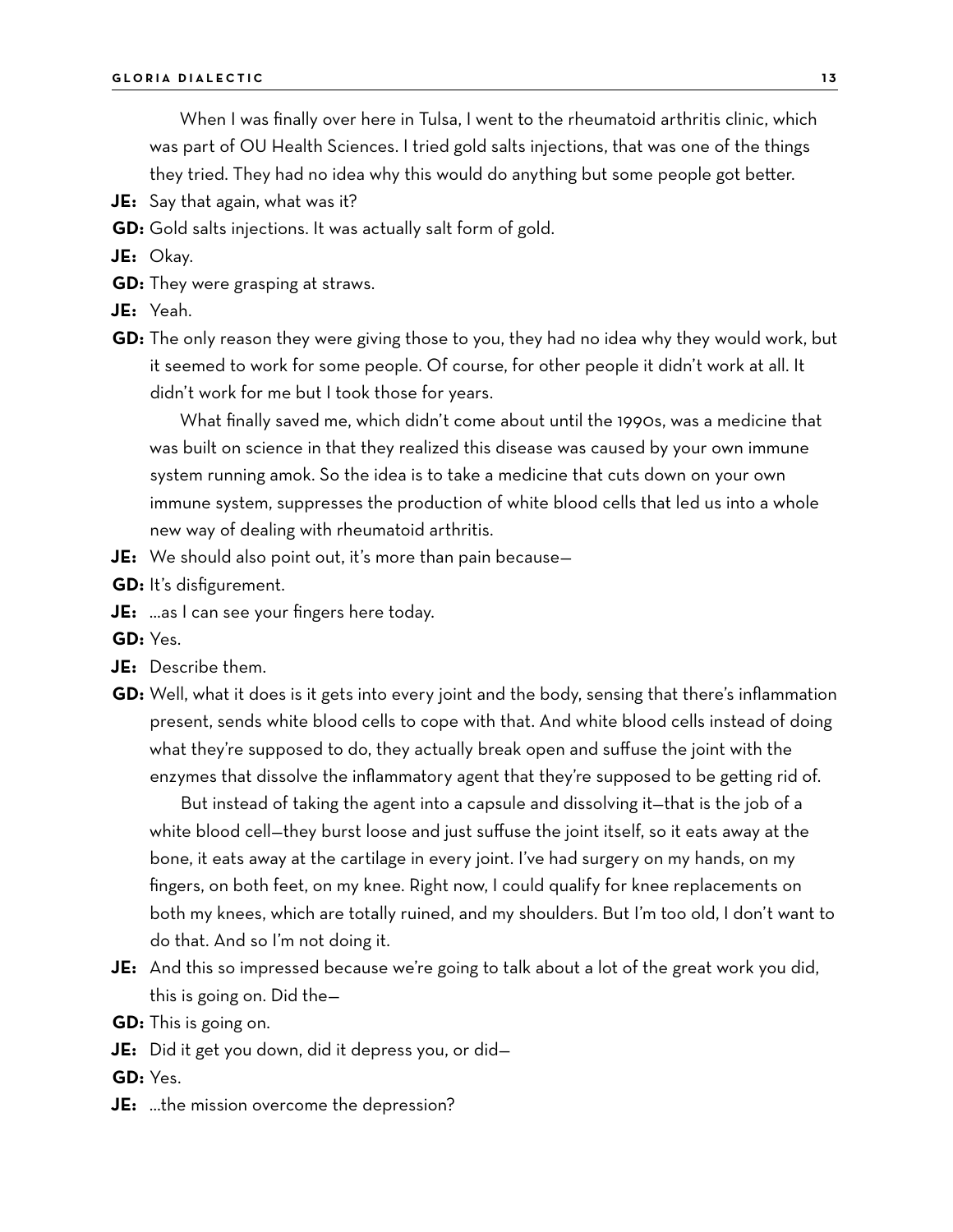#### **GD:** Yes.

- **JE:** How did that work?
- **GD:** Well, I would be depressed, especially when it was so grievous when I was living in Arkansas. I tried the instructions in this book called *There Is a Cure for Arthritis*, which was really not any kind of jazzy new medicine, it was actually based on diet. I did juice fasts for a week, once a month. I also severely reduced eating anything made of flour or sugar. So I lost a lot of weight, and I got better.
- **JE:** Hmm (thoughtful sound). Did you inherit this?

**GD:** No.

- **JE:** Did anybody—
- **GD:** Well, my daughter has inherited it. What you inherit, I guess, is a possibility or a propensity. It doesn't mean that everyone whose parent has it is going to develop it, but it is one of your possibilities.
- **JE:** But your daughter has it also?
- **GD:** My daughter has it. However, she began with it at a time when there were these wonderful medicines that suppress your immune system. These are called remittive agents. They don't just deal with the pain like a painkiller, or an anti-inflammatory agent, they get right at the cause of the illness. So she could start right in with those medications and try to avoid all the distortions in the joints that are the heritage of rheumatoid arthritis.

### **Chapter 08 – 8:37 Helpline and Call Rape**

**John Erling:** So you moved on from reproductive services?

- **Gloria Dialectic:** Yes. I moved on because Helpline was taken over by the Community Service Council, became full-time, and became much more organized.
- **JE:** And Helpline was?
- **GD:** It's a twenty-four-hour crisis telephone line, suicide prevention, and information and referral.
- **JE:** We have to give our good friend David Bernstein credit here, don't we?
- **GD:** Absolutely. Yes, at Community Service Council.
- **JE:** And David Bernstein's interview is on *[VoicesofOklahoma.com](http://www.voicesofoklahoma.com)*.
- **GD:** Uh-huh (affirmative).
- **JE:** He actually went to California, viewed how this worked—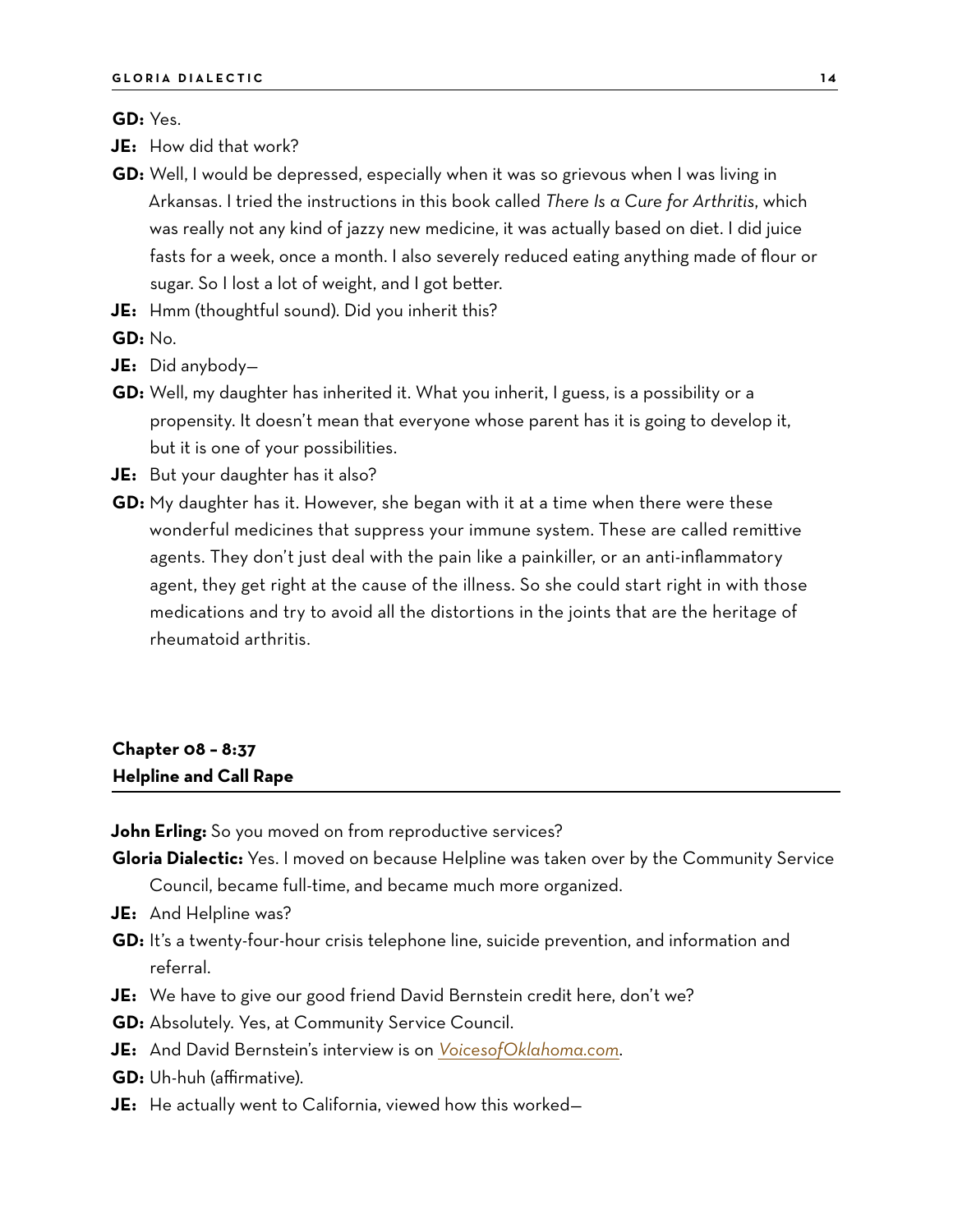**GD:** Um-hmm (affirmative).

- **JE:** …brought it back, and set it up and introduced it to Tulsa.
- **GD:** Right, right. It's a great resource.
- **JE:** There are many angels in our community who don't get a lot of credit.

**GD:** Right.

- **JE:** You said you worked there?
- **GD:** I worked there as casework supervisor and I developed the Resource Guide, which at that time was not a computer but was actually a card file. I developed the taxonomy under which everything was arranged and used that same taxonomy to edit the *Blue Book of Social Services in Tulsa*, two different times.
- **JE:** Did you ever say to yourself, "I got a PhD in English and this is what I'm doing?"
- **GD:** Yes. But so many things tied in. I helped with educating the volunteers there and things like active listening and so on. I would use all of my knowledge, from whatever source.
- **JE:** Then let's move on from Helpline to what next?
- **GD:** The next thing was Call Rape, which was the rape crisis agency here in town. I had some friends who were on the board there and who had helped develop it. They were getting pretty desperate because things were falling apart. Just a small number of people remained as the volunteers and a small number remained as board members. So my friends were determined that they were going to get me to be the executive director and then everything would be saved.

So they promised each other that they would stay on the board until Gloria came in, and then they could feel to resign, which they did. But they are still my friends today.

- **JE:** I believe the, should we call it "rape crisis movement" begins in the '70s.
- **GD:** I would say in the '60s and '70s.

**JE:** And this was all kind of becoming more public and breaking the silence of rape. **GD:** Right.

- **JE:** We were talking about it in hushed tones but it was time to be more vocal about it.
- **GD:** Yes, and it was definitely an expression of feminism that the feminists realized what was going on with each other, what things we were suffering in private, such as rape, domestic violence, and so many things that women had been subject to for years and years, hundreds of years. So they set out, definitely a grassroots thing.

They would start an organization, they would be the workers, they would be the board members, they would be the fundraisers, they would put in all their own money to make it happen. It's amazing across the country how what's called the "rape crisis movement" and the "domestic violence movement" have proceeded. And now are totally mainstream. Laws have been changed. Police have been educated. Judges have been educated, and so forth. But a very different story from when we began.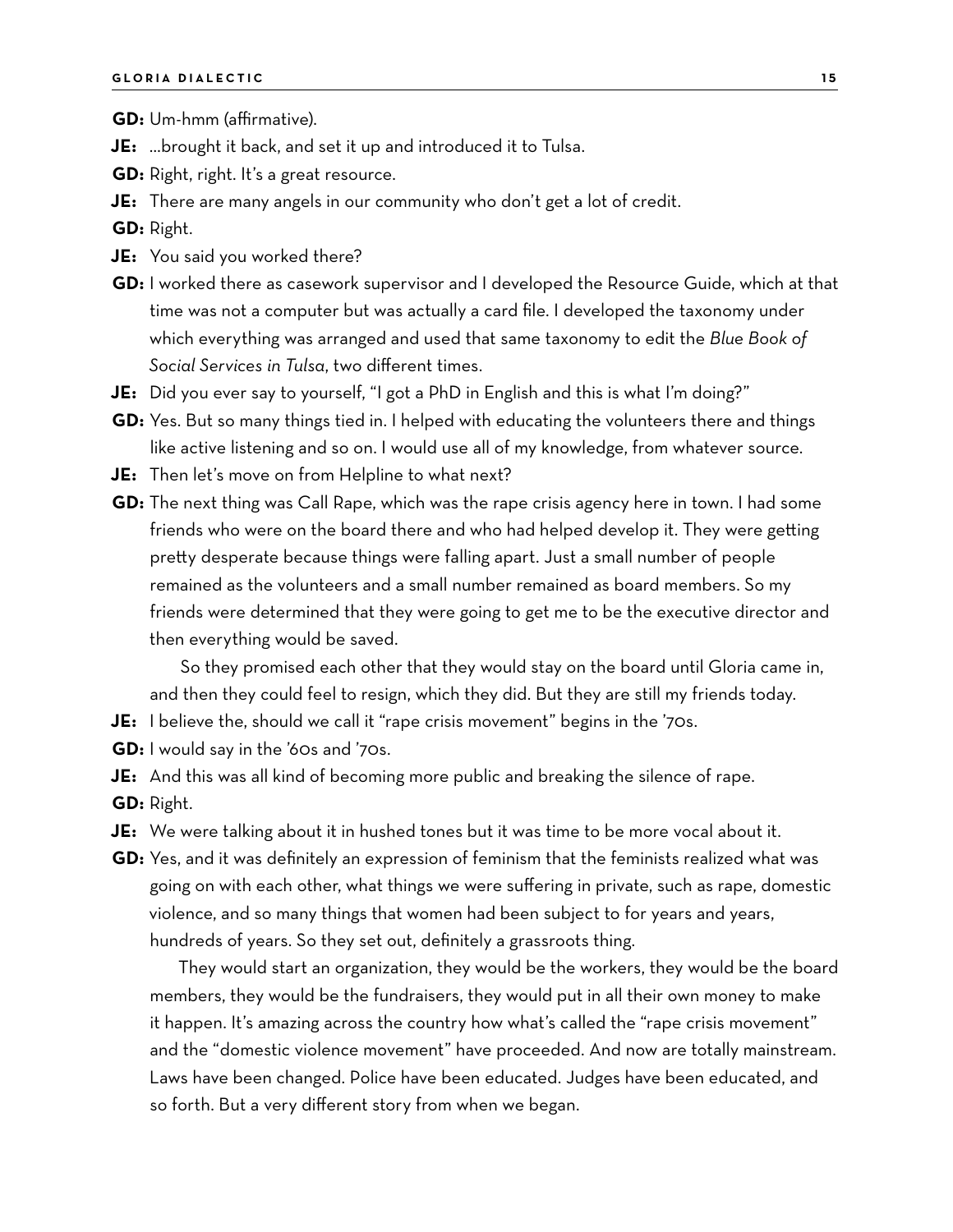- **JE:** It was in '74, the federal government funded Pittsburgh Action Against Rape. This was the first time that the federal government provided financial aid to a rape center.
- **GD:** Um-hmm (affirmative).
- **JE:** It also began to treat, in this case, mostly women as victims.

**GD:** Right.

- **JE:** And they were victims. Wasn't there the thought, the thought may continue today, "Well, what was she wearing?"
- **GD:** Yes, of course.
- **JE:** "What did she say?"
- **GD:** Right.
- **JE:** "Was it consensual?"
- **GD:** Yes, right.
- **JE:** All those questions had to be thrown out immediately—
- **GD:** Um-hmm (affirmative).
- **JE:** …to find out whether this was a legitimate rape or not.
- **GD:** And how about this one? "Was she married to the man?" Like a married woman saying, "My husband raped me," wasn't even a concern, you know.
- **JE:** They'd say, "Well, he was married."
- **GD:** You signed up for that when you got married. It was amazing, there wasn't a definition of marital rape. Didn't exist.
- **JE:** And we've come a long way—
- **GD:** A long way.
- **JE:** …in that. Although I will say, I saw a video the other day, and I think it actually comes out of the world of sports, snippets of about seven or eight men who said, "We need to speak up. We need to defend. We need to protect. We need to respect. Together we can change the culture."

So here we are in 2017—

- **GD:** Um-hmm (affirmative).
- **JE:** …we're still trying to change the culture.

**GD:** Right.

- **JE:** That's being taught today.
- **GD:** Um-hmm (affirmative).
- **JE:** Here we started talking about it in the mid '70s.
- **GD:** Very seriously in the '70s.
- **JE:** And we're still having to deal with it.
- **GD:** I know. There was a great film that Call Rape owned that I would trot around with and show. It was a wonderful spokesperson and he used a lot of material that was done on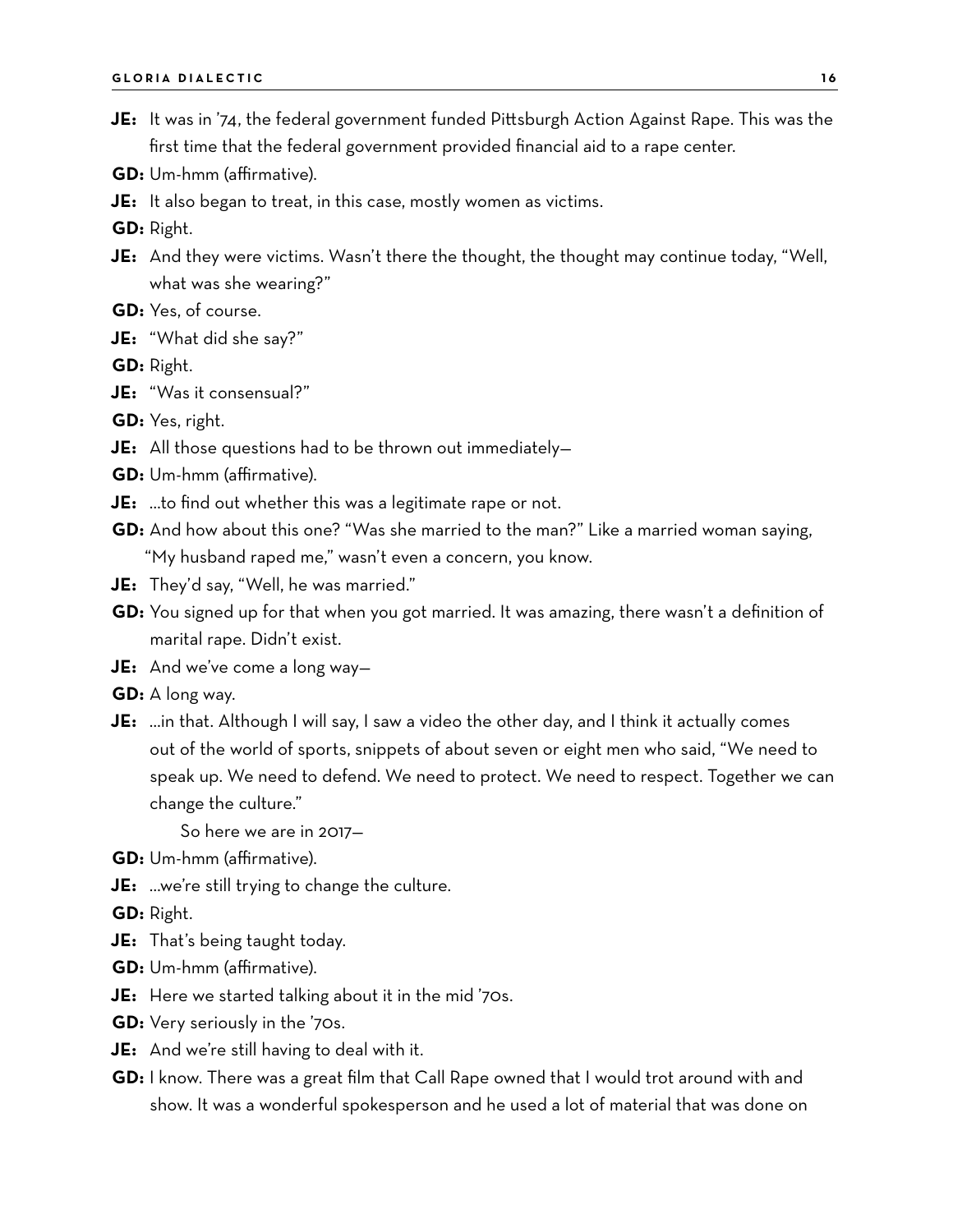college campuses as his factual basis. It ends with, "It's mostly men who are raping and we're the ones who are going to have to stop it." It was a man talking to men.

But then you just open the newspaper or you turn on your TV and here's some sports star who thinks he's entitled to having sex with anybody who is lucky enough to go out with him. I mean, it's just this attitude of power and control. It's shocking that it's still going on.

- **JE:** And changes to the point where the victim had to have physically resisted the attacker.
- **GD:** Yes, and how do you prove that?
- **JE:** Right.
- **GD:** And the majority of rapes are really what you call "date rape" or "acquaintance rape." That is the majority of rapes. Those didn't even used to get on the radar. If you weren't walking along and have somebody jump out of an alley or out of the bushes, don't even talk about it, don't even call that rape. But so many women were, and still are, especially in the college age group and setting, victims of sexual assault.
- **JE:** And legislation also protected women with disabilities who would not have the strength to fight off an attacker.
- **GD:** Yes.

**JE:** The rape shield laws also came into effect where a woman's background or sexual—

- **GD:** Is private.
- **JE:** …life—

**GD:** Yes, right.

- **JE:** …did not have anything to do with the lead up—
- **GD:** No.
- **JE:** …to that rape.
- **GD:** Yeah, right. But that was a choice thing for the attorney on the defendant's side to look up that she'd had a lover or whatever, and that was then just used against her.
- **JE:** You were quoted nationally too, there was a book, *Rape on the Public Agenda: Feminism and the Politics of Sexual Assault.*

**GD:** Um-hmm (affirmative).

- **JE:** And I only bring it up because when I was looking for your name you were quoted in the book.
- **GD:** Well, that book came out then later. There's a book on rape that was done by, I think, Susan Brown Miller, which was before this one. And that's a really powerful one. That one lined it up as it was used during wars and so on throughout the centuries, and really put it all together in one book, this whole idea of rape. I don't know what the subtitle of that book was.
- **JE:** You know, this is a comment on the community of Tulsa.
- **GD:** Um-hmm (affirmative).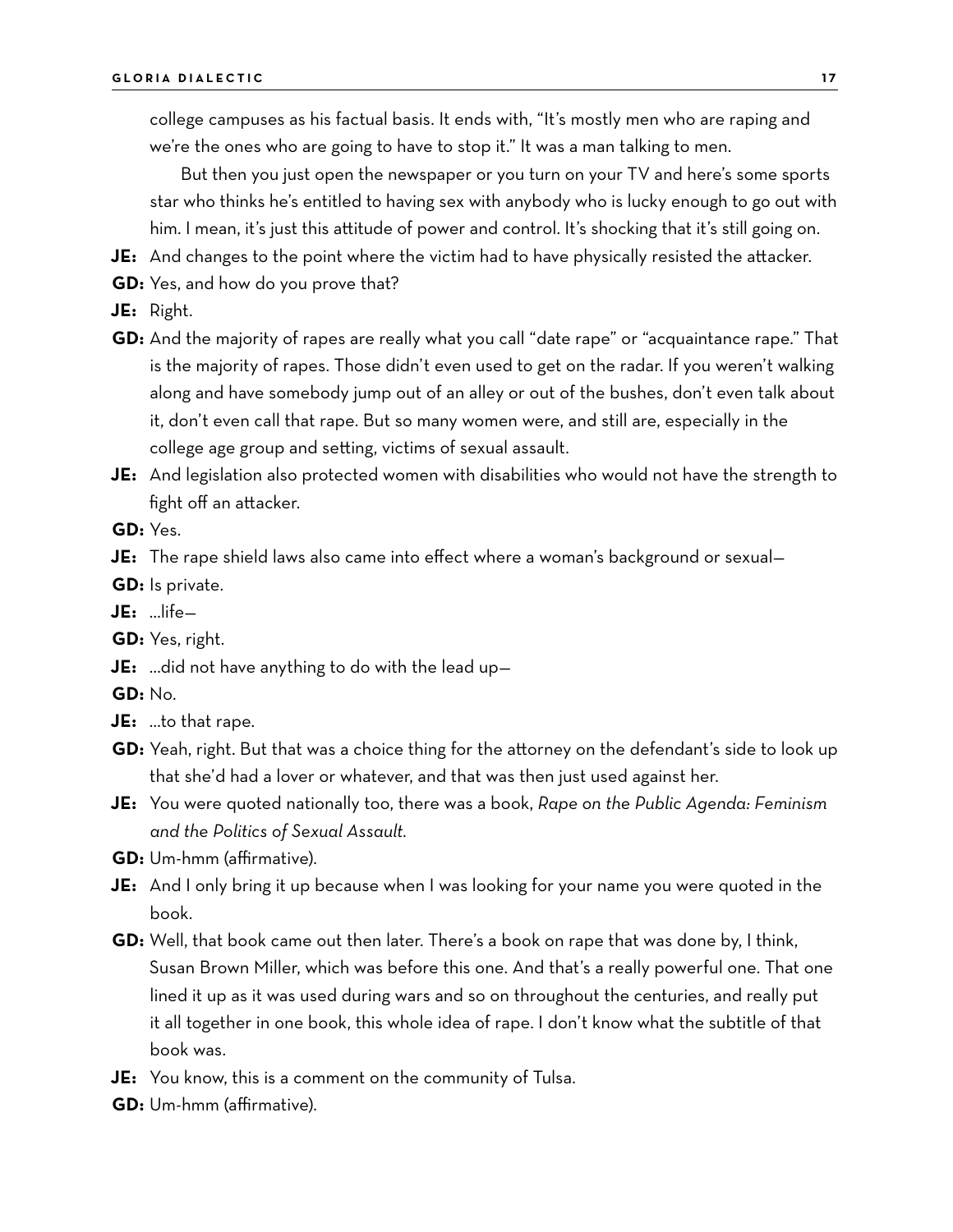- **JE:** I had been in town several years, the Call Rape representative came to visit me.
- **GD:** Um-hmm (affirmative).
- **JE:** And they were doing a fund drive. So we raised thousands and thousands of dollars—
- **GD:** Um-hmm (affirmative).
- **JE:** …on successive years, as a matter of fact.
- **GD:** Um-hmm (affirmative).
- **JE:** And I only mention that because the community was beginning to understand it and they were—
- **GD:** Yes.
- **JE:** …contributing and they knew—

**GD:** Yes.

- **JE:** …what Call Rape was about.
- **GD:** Um-hmm (affirmative).
- **JE:** So it's a comment on the community, they wanted to help.

**GD:** Yes.

- **JE:** I don't know, at that time it was ten, fifteen, twenty thousand dollars we raised.
- **GD:** Um-hmm, um-hmm (affirmatives).
- **JE:** For Call Rape.
- **GD:** Excellent. I'm sure that allowed it to keep going because it was not a United Way agency until I brought into the United Way. That gives it a certain cache, as far as the community insisting that this is a necessary service.
- **JE:** Right.
- **GD:** Today it is part of Domestic Violence Intervention Service. It no longer exists as a separate agency; it was merged after I left.

#### **Chapter 09 – 11:33 Domestic Violence**

**John Erling:** So when you left, then where did you go?

- **Gloria Dialectic:** I left, frankly, because I was in a bad state physically. My rheumatologist said that I have to stop working for the meantime. I was under a great deal of stress. And I took time off.
- **JE:** So you had been at Call Rape for five to six years?
- **GD:** Six years, um-hmm (affirmative).
- **JE:** You took time off, but then you got involved again.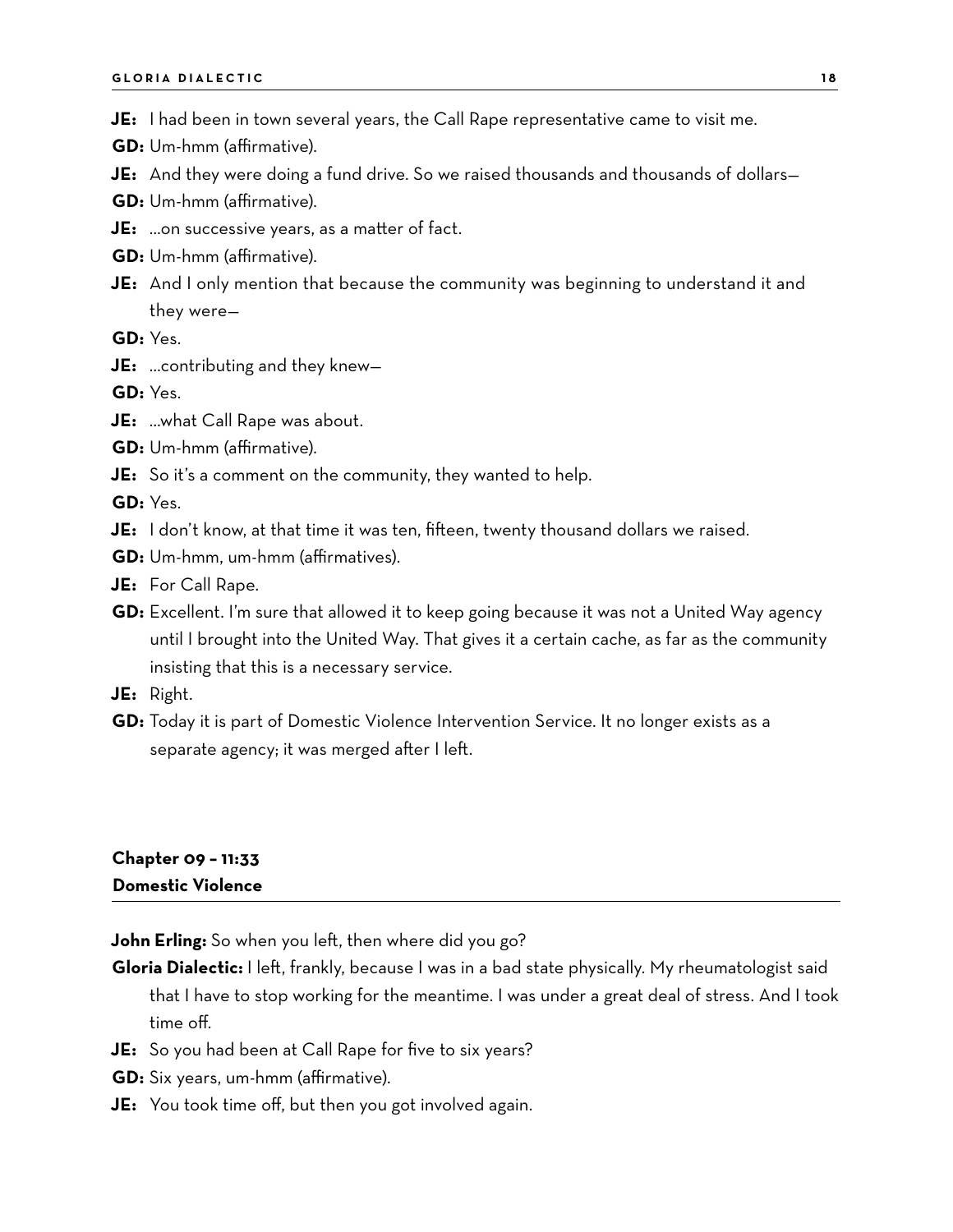- **GD:** Okay, then, thank goodness, I was on a new medication that was what I'm calling a remittive agent and it was really a life saver because I could live without pain and disability. I still had all the remnants of the disability over the decades, but as far as my day to day feeling and my day to day ability I was living as if I didn't have rheumatoid arthritis. And I was still very young, in that I could start working when I was almost sixty-five and work until I was seventy-nine and a half, as a mental health case manager at the day center for the homeless.
- **JE:** Somehow I have you going to domestic violence, working for—
- **GD:** No, I worked with domestic violence, I did not work for them. In Oklahoma, rape crisis and domestic violence went hand in hand. I was part of the Oklahoma Coalition on Domestic Violence and Sexual Assault. We all went to the same meetings, then the Department of Mental Health became the state agency that would serve domestic violence and sexual assault.
- **JE:** All right, let's talk a little bit about that area of domestic violence. These are today's numbers, "Each year two million injuries and thirteen hundred deaths are caused as a result of domestic violence. Every nine seconds a woman in the United States is the victim of domestic violence, ages eighteen to thirty-four are at the greatest risk."
- **GD:** Um-hmm (affirmative).
- **JE:** And, of course, it has long term effects in many areas, impacting a woman's mental health, physical health. But let's not let me talk about it but you talk about it.
- **GD:** Well, as a matter of fact, I worked very closely and the topics that were brought up in our meetings and the books that we read and the films that we saw and the laws that we tried to change, and so forth, were very closely tied between rape crisis and domestic violence. It turns out that the end of this past year I decided that I wanted to volunteer in the community, so I have taken the training to be a volunteer for domestic violence. And I just recently went through their in-person training and nine and a half hours of online training, which is very extensive in every area.

We think of just domestic violence, but the materials now, it's really developed to such an extent that there's separate information that you want to master with the domestic violence of the elderly, domestic violence of those who are immigrants who may not have status in the United States, those who may be in the, let's see, what is it? Lesbi—

**JE:** LBGT.

**GD:** Yeah, in that community where it goes on, unfortunately, just as well.

I went last week to observe where I'm going to do my volunteer service. I'm going to do it at the Family Safety Center, which is in the Police Courts building, and where people come to fill out their paperwork to get a protective order.

- **JE:** We should state again, you're doing this today and you're eighty-four years old.
- **GD:** Yes.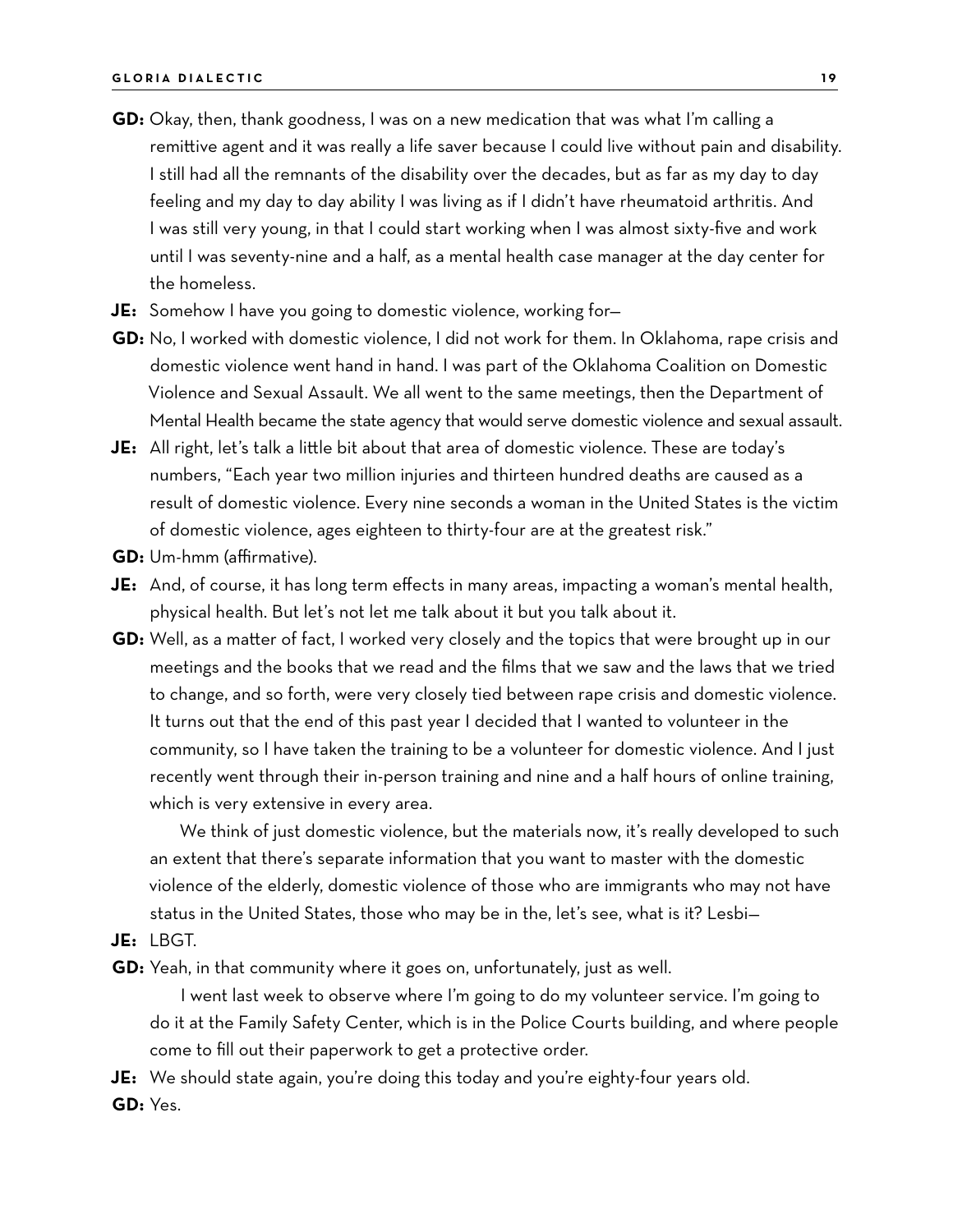**JE:** And you're out there volunteering and wanting to be involved.

**GD:** Yes.

- **JE:** A little bit about domestic violence itself. Somebody in the family commits a domestic violence case, they think this is just part of arguing in a marriage.
- **GD:** Um-hmm (affirmative), yes.
- **JE:** So they don't identify it as abuse. Can you talk about that?
- **GD:** Well, domestic violence is all about power and control. And once you see that, it all falls into place. The perpetrator is set upon telling the victim that it's because of the victim's behavior, which is provoking and so on, or it's about the victim's lack of abilities to make meals or to keep the house clean or something.

The purpose of the perpetrator is, of course, to conceal that this is all about power and control. Victims get to believe this and get to doubt their own innocence in domestic violence, which is, of course, what the perpetrator wants to convince her of. You know, "If you only would do this," or "If you wouldn't do that I wouldn't have to behave this way. I wouldn't have to explode this way. But, you know, you do this wrong and you do that wrong." And finally it just erodes the woman's self-esteem to a dangerous degree.

It's called *learned helplessness.* The woman starts out, of course, being wooed and swept off her feet by these guys who often are very charming. Now I'm not talking thugs and poor, uneducated people; I'm talking about doctors and lawyers, educated people who are still involved in power and control. And that's what it is when you slice it, it's going to be about power and control.

It manifests itself in many different forms. There's this wheel of violence that they use in their education and in talking to victims about the many ways you can go about doing this. One is, to cut people off from her, cut a woman off from her family and her longtime friends, of course, because they could give her reassurance. And he wants to isolate her and have her under his control.

Another way that this is shown is when the woman finally takes steps to assert her own freedom and her own capability that's when it's most dangerous because the loss of that control often provokes murder.

We've certainly heard the stories of the men who come to a woman's workplace and shoot her right in front of her coworkers. That's another thing, they not only cut them off and they never go visit, like a family visit to the family, but they also prefer that you not work outside the home because that gives too much possibility that she could be around other people and do work that actually boosts her ego so that she will no longer be believing him and be so thoroughly under his thumb.

**JE:** Terms life "wife abuse," "wife beating," and—

**GD:** Um-hmm (affirmative).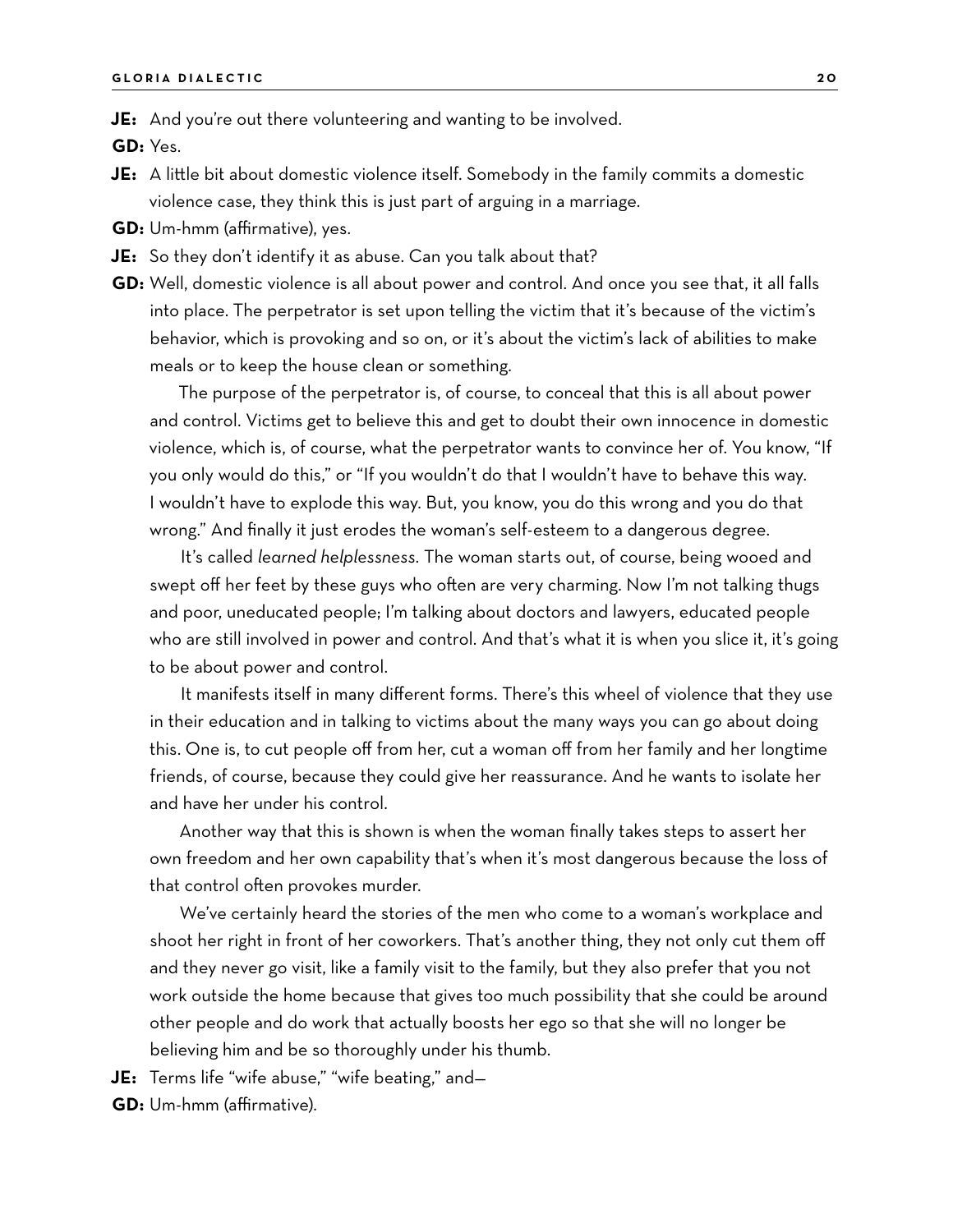- **JE:** …"battery" were used.
- **GD:** Um-hmm (affirmative).
- **JE:** But I don't think used as much now because this is an effort to include unmarried partners.
- **GD:** Of course.
- **JE:** So it exists, obviously.
- **GD:** And, of course, it could be a gay person being abused by a gay lover.
- **JE:** So the ramifications of this—
- **GD:** Um-hmm (affirmative).
- **JE:** …children can visit and see it and not like it—

**GD:** Oh.

- **JE:** …but maybe children can also grow up to become an abuser.
- **GD:** That's right. And they learn certain things quite unconsciously, I'm sure, when they're very young, if they witness this kind of behavior—the father against the mother.

If you go to the shelter and use the shelter, a son over the age of twelve is not allowed to come to the shelter with the mother. But you can see the young boys, like five years old, if their mother tells them, you know, "You're not going to have any more cake," or "You have to go to bed now," or something, that they want to hit the mother, put her down. And that's just picked up from what they have observed.

So it's very dangerous for the children. The perpetrator might not be directly abusing the children, although that often comes into it, but it's very dangerous for children to witness that kind of behavior.

**JE:** Then there's a class where men are abused.

**GD:** Oh yes!

**JE:** And they don't want to report it because—

**GD:** Right, right.

- **JE:** …they're manly.
- **GD:** It doesn't look manly.
- **JE:** Right.
- **GD:** Same thing with rape. I had a number of male rape clients when I worked for—
- **JE:** And they came to you?
- **GD:** Um-hmm (affirmative).
- **JE:** The stories you have heard, you could write a book, couldn't you?
- **GD:** Oh, I'm sure. Anyone who works in the field could do so because the stories are there and they're very moving.
- **JE:** So have we come a long ways in terms of rape, how we deal with it, domestic violence from say the mid '70s, early '80s, to today?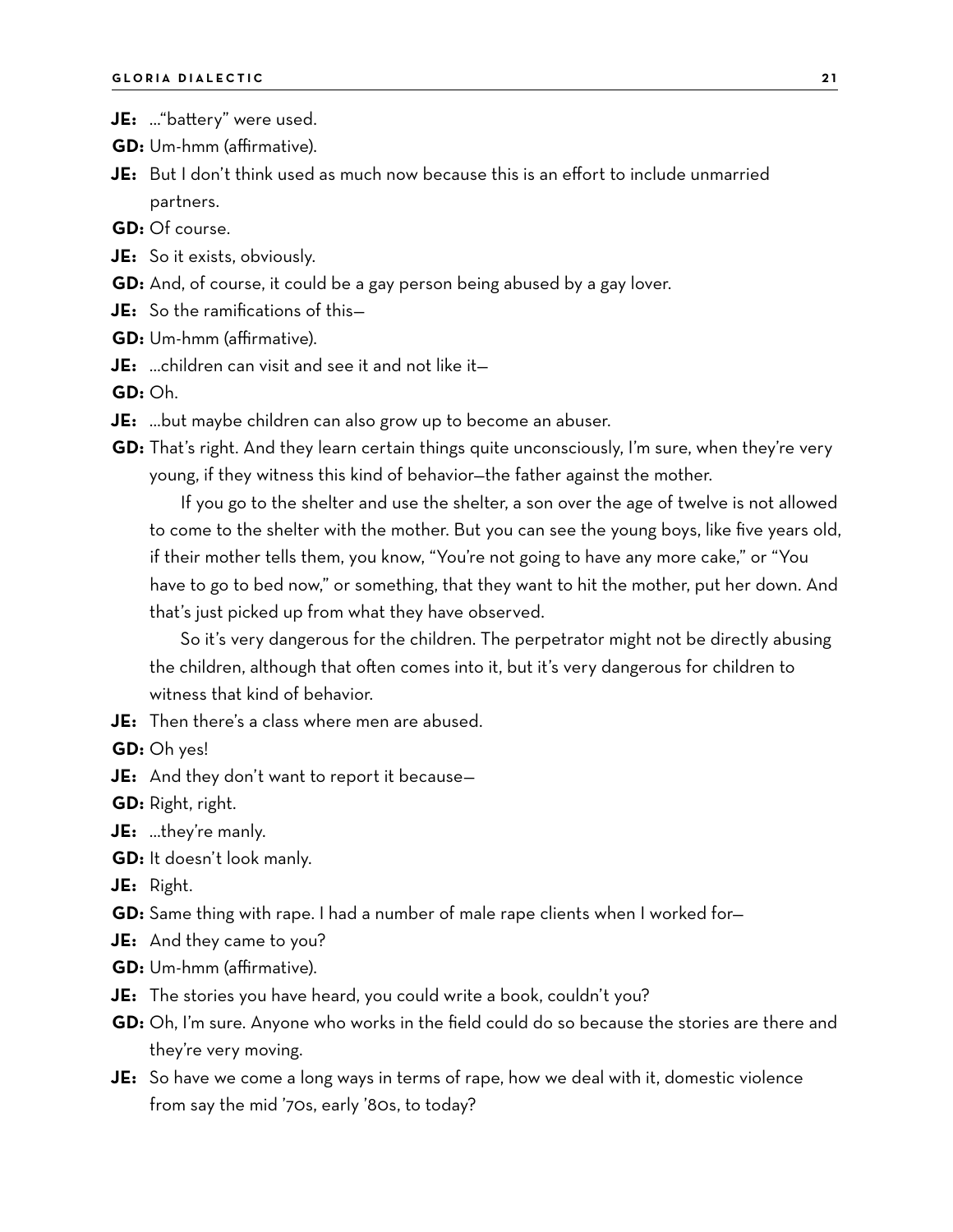**GD:** Yes, yes. Now have we stamped it out? No. But we have come a long way in the fact that it wasn't even recognized in the past. Again and again you hear the stories from the women in the past that they would tell their families about it or they would tell their pastor about it, because there wasn't anybody else to turn to. And they would be told that, "Your job is to obey your husband. And go home and don't make him mad." You know, that was the advice they got.

**JE:** Right.

**GD:** Yeah.

**JE:** Then there's another category of women who kill their attackers.

**GD:** Yes. That's very rare. I mean, it's rare but it does happen.

**JE:** But it does happen.

**GD:** Yes.

- **JE:** And for a woman to prove she was defending herself is difficult.
- **GD:** Yes it is difficult because of the timing.
- **JE:** The timing?
- **GD:** Well, she did not grab a knife or a gun while the beating was going on, which is usually what is necessary to meet the standard of self-defense. Often the women who do finally get to that point that they can't do anything else but now try to stop this person have been charged then with murder. Because of their great fear of this person, they have to wait until he's immobilized, like he's dead drunk or sound asleep or something, and then try to kill him.

So that got to be a problem as we were putting these women in prison. And there aren't that many of them that actually get to that point. But there have been, and I hope that there are fewer now because there are resources that the person can use.

But when there were no resources and when they went to their own families and their own families told them, "Go back to your husband and behave yourself," and their ministers told them that's what God wants. That was really immobilizing, to say the least.

But now they have much more resources and there are all kinds of things about getting information out there. You know, bulletins on TV, posters, and so on. Like high school counselors and everything that would refer people to the place that they can get help and move on.

- **JE:** Somebody's listening here to our conversation and they need to reach out to somebody. **GD:** Um-hmm (affirmative).
- **JE:** What should that person do right now?
- **GD:** They should dial the DVIS Crisis Line, which I'm sorry, I'm don't have memorized. I'm not that a good a volunteer yet. But there is a crisis line twenty-four hours a day that you can certainly start with.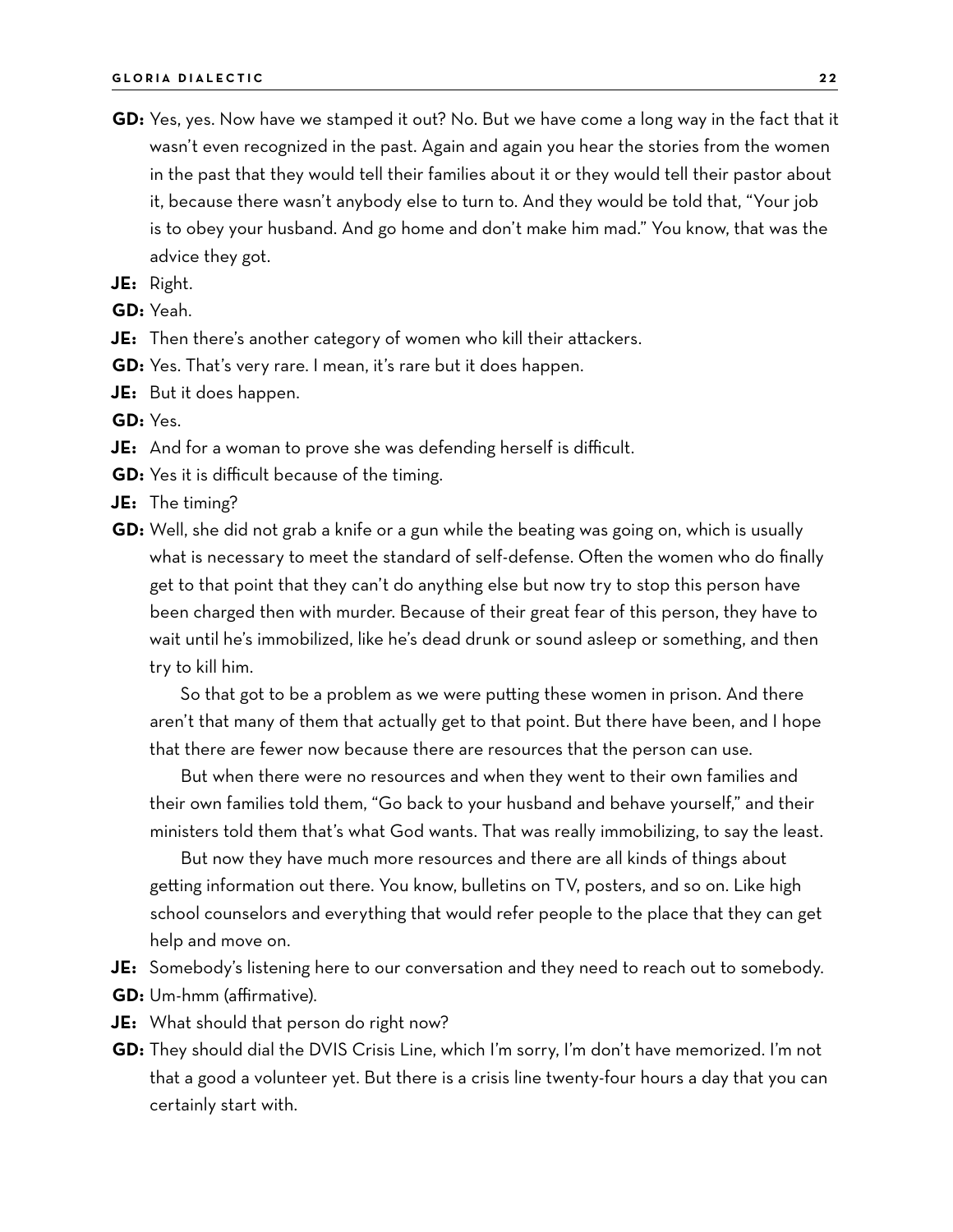**JE:** DVIS, meaning Domestic Violence—

**GD:** Domestic Violence Intervention Services.

**JE:** Right.

**GD:** I think they've changed their name to DVIS. So you just have to understand what that acronym stands for.

#### **Chapter 10 – 11:36 Day Center for the Homeless**

**John Erling:** You were also for some time in the Day Center for the Homeless.

**Gloria Dialectic:** Yes, I worked there for eleven and a half years as a mental health case manager.

**JE:** You're about sixty-five years old at that time.

**GD:** Yep, and I worked until I was seventy-nine and a half.

**JE:** Tell us about the people who are coming to the Day Center for the Homeless.

**GD:** Oh my, that's a whole other branch that was misunderstood. When I was growing up and in my hometown we had a mission down by the railroad tracks. And you would understand, a person who would be homeless would usually be a man and he was an alcoholic, that's what you thought of it.

But starting with the '70s, and with the policies of the Reagan administration and following there arose a great crisis between the number of affordable housing units and the number of people who needed them. In fact, if you look at charts from the '70s on, the one is a trajectory going up and the other is a trajectory going down, like a giant X. Government policies about housing and building new housing and so forth was changed. And suddenly you began to see people on the streets of cities, lying on pieces of cardboard.

I don't know if you were surprised by that. I remember when I went to Washington, DC, it must have been in the '70s or '80s and I was stunned by people lying on the cement on pieces of cardboard, which they carried with them folded up.

Then we began the homeless shelter system to try to do something about this because now it was not just drunk men, but it was whole families. Whole families that just didn't make enough money to get housing. And then there was no other choice. So it is not a monolithic unit of who is homeless.

I had a client who had a PhD, but he also had mental illness, which he didn't recognize or own up to. He just couldn't function to the level of his education. So he would live in one homeless shelter after another. It was pathetic to see him because he kept using his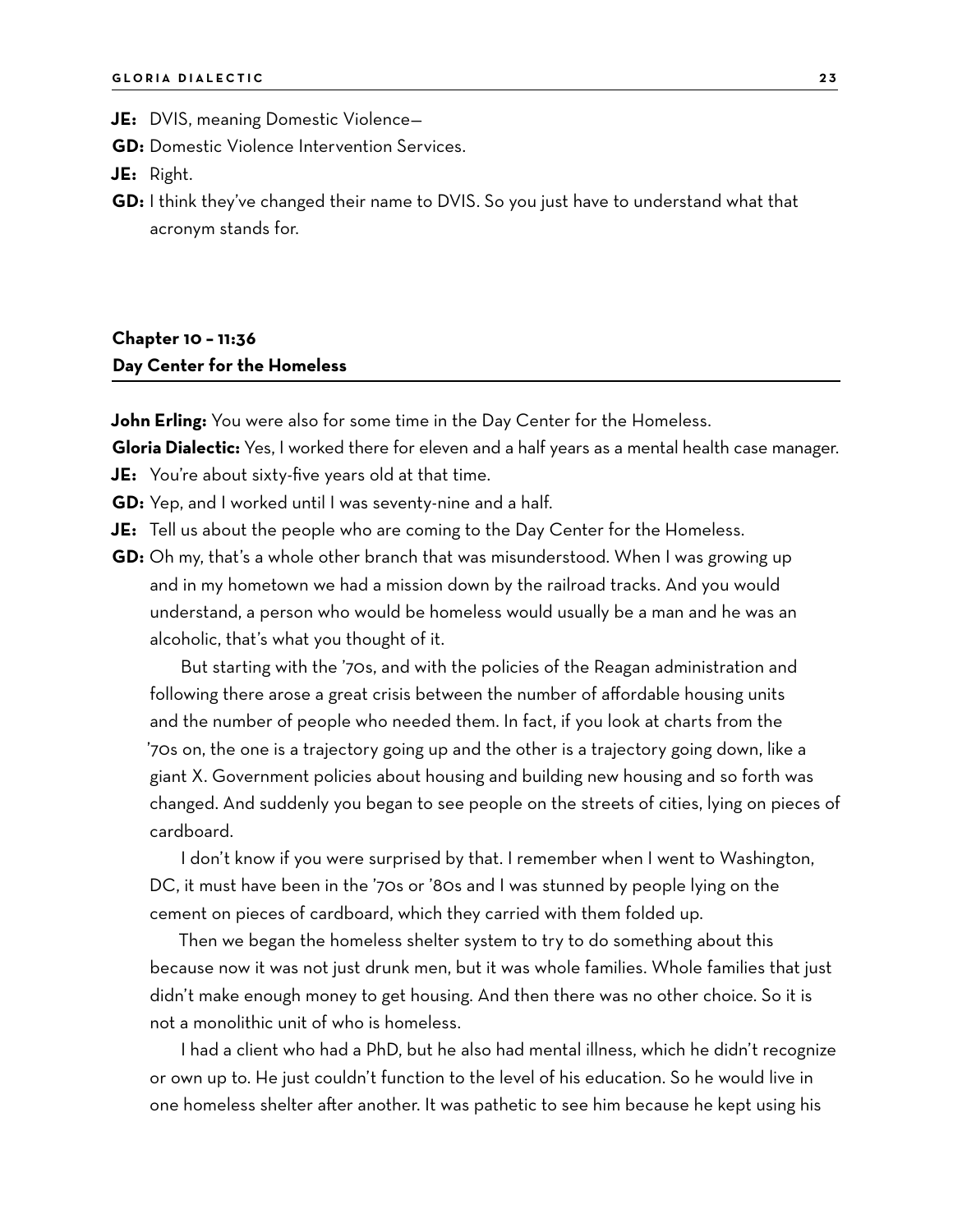skills to try to make a job for himself and try to design something that he could sell to corporations. He was trying very hard to do this, walking around with a briefcase, but it just wasn't practical and it didn't work.

- **JE:** What part of the homeless are there for financial reasons as opposed to those who are mentally ill?
- **GD:** Well, with the mentally ill it's also for financial reasons.
- **JE:** Right, but—
- **GD:** But it's also for reasons that they can't manage in housing. Many of them have some income as social security and a disability or they have SSI, which is supplemental security income through the government. So they might have a regular income but they just haven't been able to maintain.

And I think the statistics vary, but I think you're safe in saying at least 30 percent have major mental illness. Now other ones can have personality disorders, they can have anxiety, and so forth, but it's not to the level of psychosis.

**JE:** Many of them on the street, they do not want to go to a day center for the homeless. **GD:** Yes.

**JE:** They do not want to be there.

**GD:** Right. There are those who because of mental illness don't trust others and just don't want to be involved. Because there are rules. There's a certain schedule, you know, you have to be here by this time and you have to do this and do that. They don't want to do that and so some of them live in abandoned buildings. Some of them live in camps. There are always camps springing up here and there, and then the police and the Community Service Council workers go out and try to disperse it and try to get people into shelters. Because it's not only being sheltered, but when they're in the shelter they can work with a case manager with the idea of moving along, having their needs met.

Now their needs might be mental illness, and/or physical illness, and/or substance abuse, and they can't see and they lost their glasses and their teeth are abscessed. You know, many, many issues altogether that can really render a person incapable of functioning.

**JE:** The general public drives by and they see these people, and so forth.

**GD:** Right.

**JE:** There was a woman in South Tulsa, 91st Street area, and she was living outside.

**GD:** Um-hmm (affirmative).

**JE:** She was homeless, it seemed.

- **GD:** Um-hmm (affirmative), right.
- **JE:** We just never saw that in South Tulsa.
- **GD:** Um-hmm (affirmative).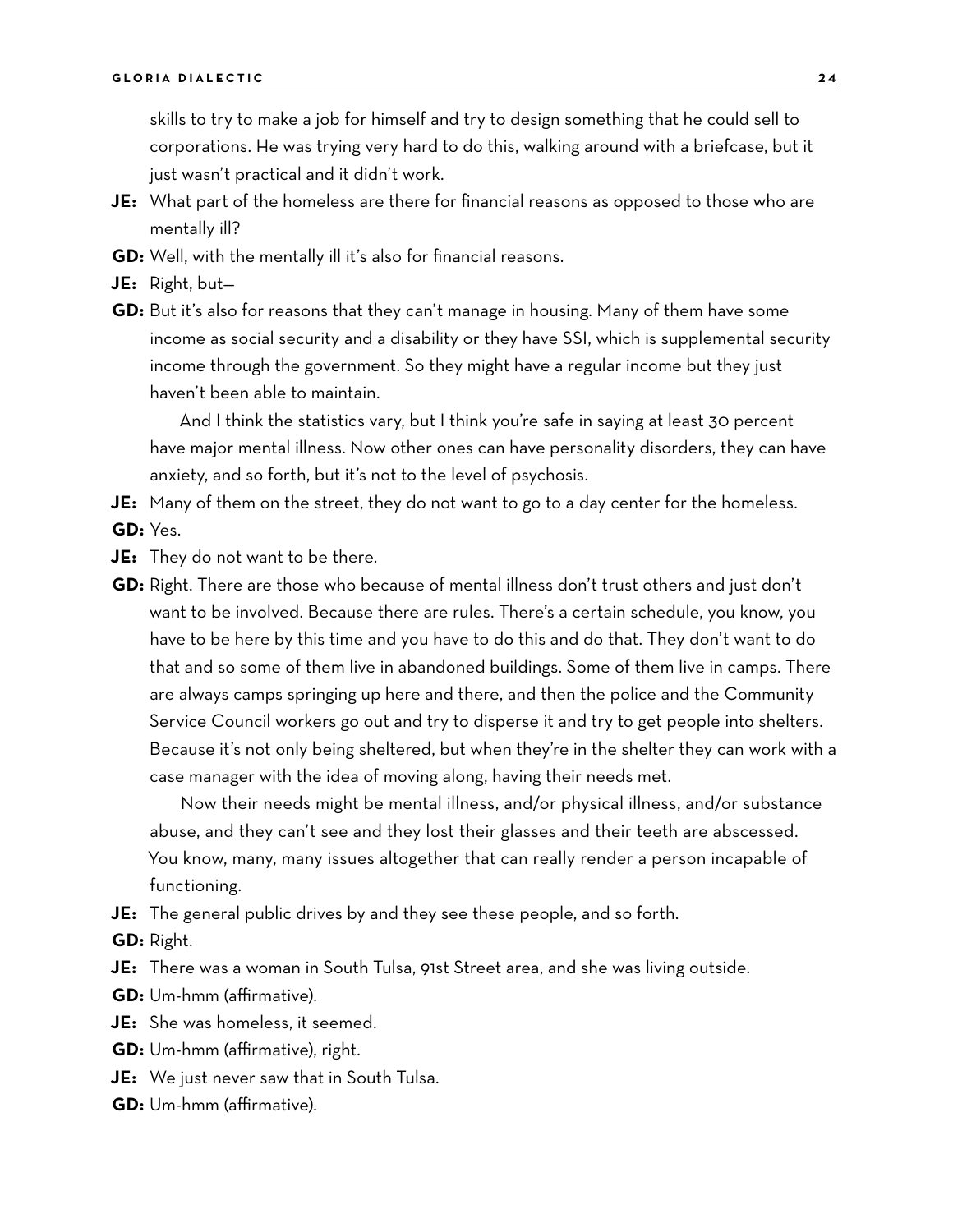- **JE:** I drove by, visited with her, and thought, "Well, maybe she needs some help," and I gave her some money.
- **GD:** Um-hmm (affirmative).
- **JE:** So I'm driving around and I come back maybe a week later and I see her there.
- **GD:** Um-hmm (affirmative).
- **JE:** And then it dawned on me, "Oh, she has a shopping cart here."
- **GD:** Um-hmm, um-hmm (affirmatives).
- **JE:** And I thought, "Oh, well, this woman is experienced. She wants to be here.
- **GD:** Um-hmm (affirmative).
- **JE:** And when it was forty-some degrees, she still would be out there.
- **GD:** Um-hmm (affirmative).
- **JE:** I quit giving her money—

**GD:** Yes.

- **JE:** …because then who could commit her either to an institution or force her to go to the Day Center for the Homeless, which she did not what to go there?
- **GD:** Um-hmm (affirmative).
- **JE:** So here's a case…
- **GD:** Well, I'm wondering if it's the same one that later became my client. Because she had a regular area that she lived, it was pretty far south. The people knew her in different restaurants and stores along in there. They would give her food and help her out. She became sort of a project. They knew her and she was severely psychotic.
- **JE:** She had a charming personality back then.
- **GD:** Yeah, she was fine and could talk to you and she was intelligent. If it's the same one, she had plenty of money. She had a trustee, whose name that I had that I could communicate with, from her family. She just lived like that. There were times that we got her in. We got her in and we got her court ordered to treatment. She got the medicines and so forth. She lived in the shelter for a while.
- And as soon as that court order expired, she was out of there.
- **JE:** Um-hmm (affirmative).
- **GD:** Later the same woman, if it's the one that I'm thinking of, she moved to Colorado, and I spoke to the workers out there that then recognized her from living in different shelters and so on. Really, a very sad case because she was educated, you know, she was upper middle class. But she had severe mental illness, untreated, and that was the result.
- **JE:** And you really can't place these people in hospitals against their will.
- **GD:** Well, you can but it's difficult, and then it's time limited. We don't have any hospitals that just keep you indefinitely, as in the old days, when people would live in them for twenty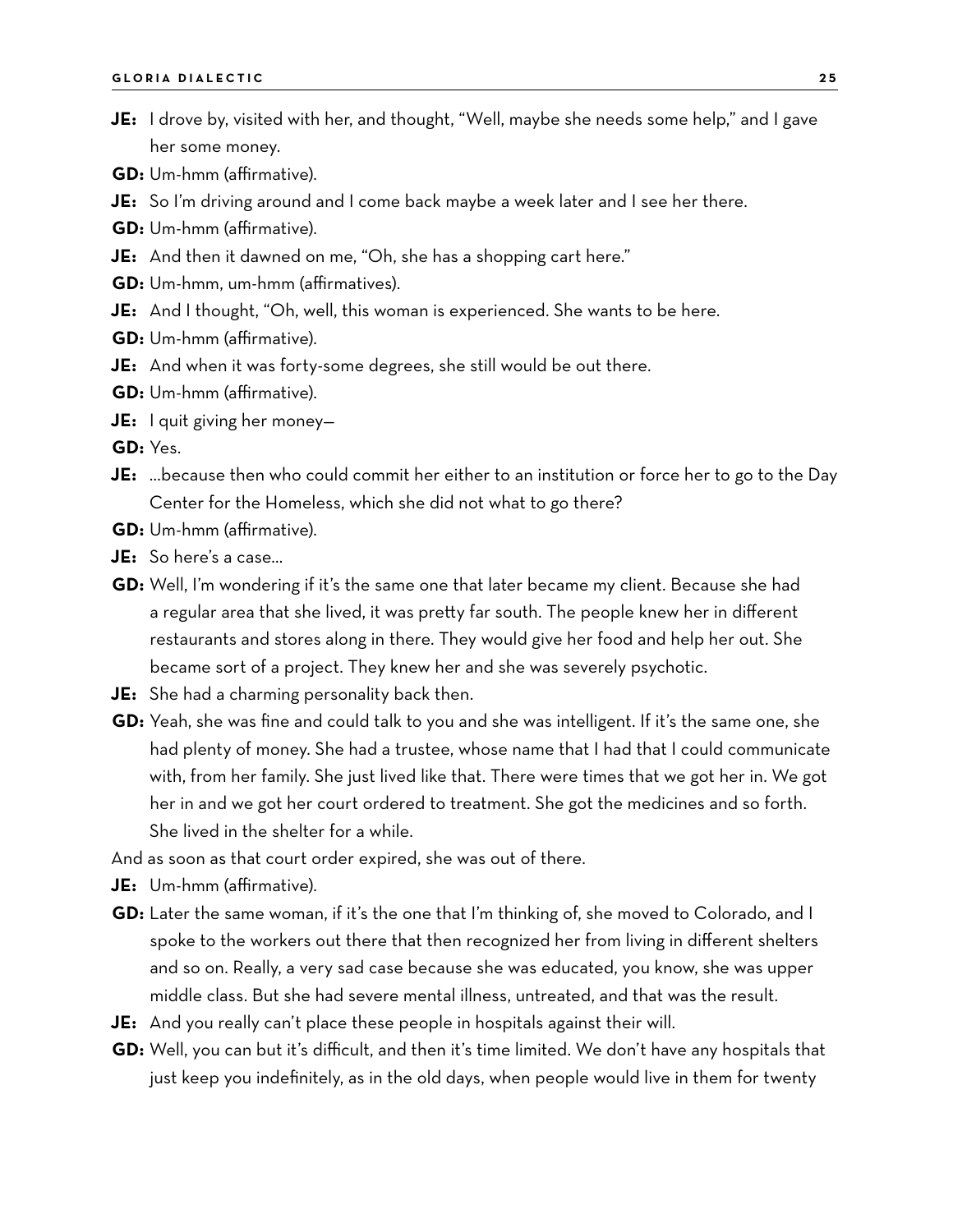and thirty years. We have nothing like that. We have crisis hospitalization with the idea of then setting up an appointment for you with outpatient treatment.

Now we have had a change recently in the Costello Law last legislative session. Because we have had under our law a mechanism by which a close family member could petition the court by going to court, filling out a petition, and convincing the judge by the evidence presented that this person should be picked up and taken to a center where the person can be evaluated.

The evaluation is very strict. It has to be two mental health professionals, who have to work through all of these different questions. And both of them have to sign off that this person requires treatment. Okay, then they can force the person to stay there in the hospital and be treated for this certain length of time.

That has to be reviewed all the time. And when the person is deemed better and able to go out and live in the community and go to outpatient treatment, then the person is released. Well, often what would happen is they no sooner were released when they would throw away their medication. Many of them were released to the day center; they didn't even bother bringing their medication in there. Or their medication came in with them and went in a drawer and they never took any of it.

Finally, Oklahoma, thanks to this terrible tragedy that happened to the labor secretary and his family, so often these laws are amended and they're named after a certain victim. In New York state you have Rachel's Law, and Kendra's Law, and in California, Julia's Law, and so forth. That happens when there's a terrible tragedy having to do with mental illness.

In this case, it was Oklahoma's labor secretary, and his name was Costello. He had a son; he and his wife struggled with the mental health system here in Oklahoma, trying to get him services repeatedly throughout his adult life. He would be in treatment and then he would be out of treatment and then he'd be in treatment again. So he seemed to be getting better.

And they went out to eat at a local fast food place in Oklahoma City and he drew a knife and killed his father, right in front of his mother. And she has become a crusader.

How awful that it has to happen that way because I have experience. I have a child with major mental illness.

#### **JE:** You have a son?

**GD:** Yeah.

**JE:** Major mental illness today?

**GD:** Yes, yes, and I have struggled with getting him hospitalization and so on, with a system that has many holes in it. And is inadequate in many ways. And our legislature just keeps cutting the amount that they have to work with, and it's really a tragedy for families.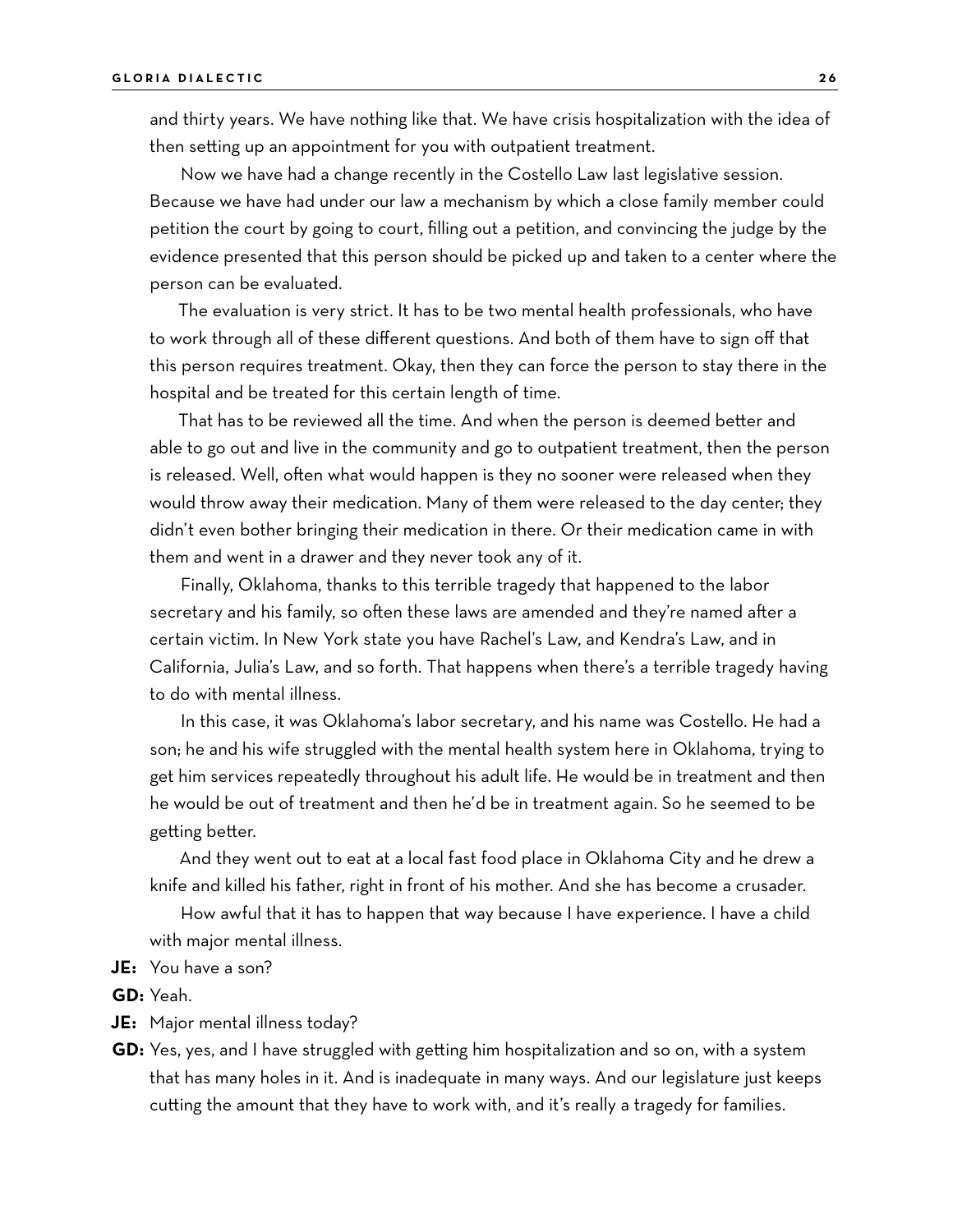But anyway, she managed to get the Oklahoma legislature to pass this change in our law saying, "Okay, now they can be court committed, not only to the hospitalization inpatient, but to outpatient treatment." Which is what we struggled for, for a long time. I was very active in helping to change the mental health law in Oklahoma and working with the National Alliance for Mental Illness here in Tulsa.

But anyway, this Lew Law will make it possible to continue the court order into the outpatient treatment, so that if they don't show up, or if they refuse to take their medications and so on, then they can be taken back to the hospital. Which is going to solve one of the major problems of just not following through on the outpatient treatment.

### **Chapter 11 – 3:30 Equal Rights for Women**

John Erling: There's another that you got involved with, and that's equal rights for women. **Gloria Dialectic:** Oh yes.

**JE:** I discovered an article from 1986, when that topic was being discussed, the move to add women's work to the gross national product—

**GD:** Oh yes.

- **JE:** …by putting an annual dollar value on the work performed by the house worker. This article from *Morning Call* says, "Gloria Dialectic, a former Allentown resident, Lehigh University graduate, is adamant about counting what women do as part of the gross national product." You are quoted as saying, "It is totally essential in the industrialized world, Dialectic, who is delegate to the All China Federation of Women and director of Advocacy Counseling Crisis Intervention and Education Center in Tulsa said the work women do bearing children, nurturing them, socializing and educating them is a necessary part of the system. Without this contribution there would be no future workers."
- **GD:** I think what they're referring to there with the All China Federation of Women, I was selected by People to People International from among, there were about thirty-one of us feminists, therapists, or counselors to go to China in 1986. We went to many universities and we presented papers. And they presented papers to us. And we went to social service agencies such as Senior Citizen Centers and hospitals for children with physical disabilities and so on and so on. It was an amazing journey, and that's what they mean about the All China Federation of Women, they're the ones that invited us to come. And they're the ones that hosted us around in the different provinces of China.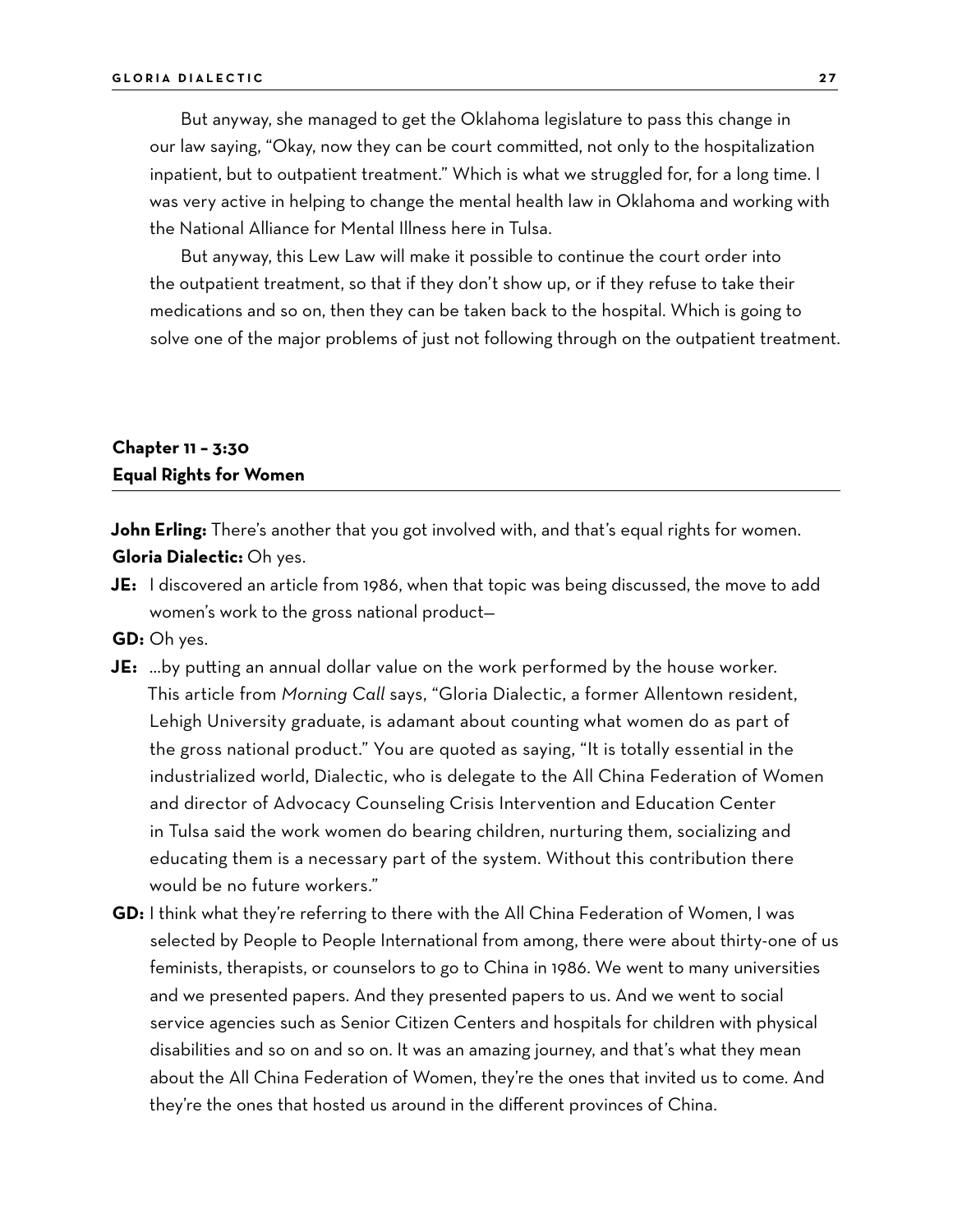There was a woman here in Tulsa much more active than I on the Wages for Housework Campaign, which is an international campaign. I got in on it temporarily through this other woman; I wish I could remember her name and give her recognition because she was an amazing person. But that would just be part of the whole feminist movement, of course, to acknowledge women's role, and caring for the elderly, in many cases. It's the wife who takes care of her parents or her husband's parents as they linger and die.

All of this goes unrecognized and you can't be paid for that, you know, by Medicare or anything, if you are a relative just doing that as a kind service. Although if you were a professional and had to come in as a worker you'd be paid incredible salaries.

So it all ties together, there was a big movement in England around that time.

**JE:** You have donated and worked for so many, many hours—

**GD:** Um-hmm (affirmative).

**JE:** …you probably donated more of your time than paid time, could be.

- **GD:** Maybe so, maybe so.
- **JE:** It could be equal.

**GD:** Yes.

- **JE:** And all these causes.
- **GD:** Um-hmm (affirmative).
- **JE:** And here at eighty-four, soon to be eighty-five, you're still continuing on that.
- **GD:** Well, I hope to be doing this and hope to be effective.
- **JE:** So in terms of equal rights for women and equal pay, we're still fighting that.
- **GD:** We're still fighting it.
- **JE:** In 2017. And here you were in '86 talking about it and we're still talking about it in 2017.
- **GD:** Yes, that's right.
- **JE:** Pretty amazing. We've come some ways, I guess.

**GD:** Yes.

- **JE:** Now we have women who are CEOs of major companies.
- **GD:** Um-hmm (affirmative).
- **JE:** So that must make you feel good to know, because that would never have happened in the '70s and '80s.
- **GD:** No, that's true. That's true.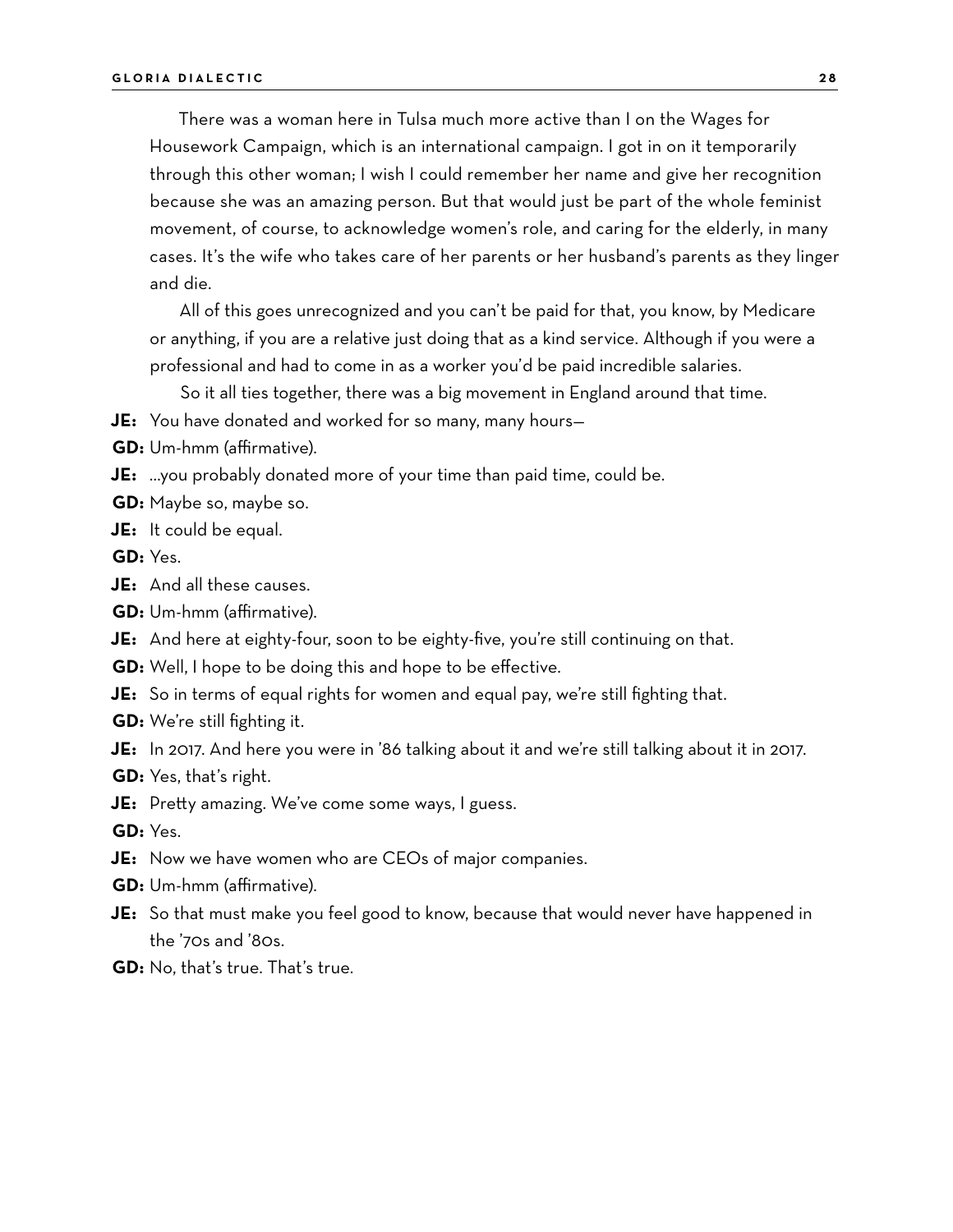#### **Chapter 12 – 5:15 Black Fox**

**John Erling:** As you look back on your life, what are you proud of?

**Gloria Dialectic:** I'm proud of what I was able to accomplish in these various jobs that were in the social services area. Certainly, I could have taken another tack and wound up being a lot more wealthy than I did. But really, I wanted to do what I wanted to do, and work that was meaningful, rather than work my way up a corporation by wearing suits every day and hose and pumps, and behaving in a certain way.

For example, when I first came to Tulsa there was the Sunbelt Alliance, and we were working against Black Fox, if you remember that campaign.

**JE:** Yes.

**GD:** Of having PSO build a nuclear plant. I went one day, I was still working as an intern at the psychiatric center. We went to the site and occupied the site. We went the night before and were sleeping in tents, carrying water with us and everything, and we had to go down through a gully and up. And people were holding the fence apart. We crawled in there and we got on the property of PSO. There were quite a few of us and we were divided in the cells and everything. The idea was to make a statement and be on that property and prevent further construction of that property so it could go no further.

I was arrested, as we all were arrested, and we had to process through this. They brought over a tractor trailer they used as their office and we had to all file through and give our names and everything. And we were all arrested. Luckily, there were too many of us for them to take us to jail. But I didn't know how that would fly at the psychiatric center.

- **JE:** What was the lady who headed up that cause?
- **GD:** Yeah, Carrie Dickerson.
- **JE:** Carrie Dickerson.
- **GD:** What a wonderful person.
- **JE:** Yes she was.
- **GD:** She gave her life, she gave her life and everything she had. Selling her property and everything. She was a nurse and she was a married woman living near the property. She read in the paper that this property near hers was going to have this nuclear power plant. And she said, "Whoa, whoa, who ordered this?" And she went to the local council meeting. They had given their approval, I guess, without even thinking through. They were asked by PSO and they did it.

So she immediately took a stand. Now there were two movements going there. She was going by, "Let's go to court and let's file a petition." So her big thing was to try to fight each step along the way, which meant she had to raise money. She had to raise money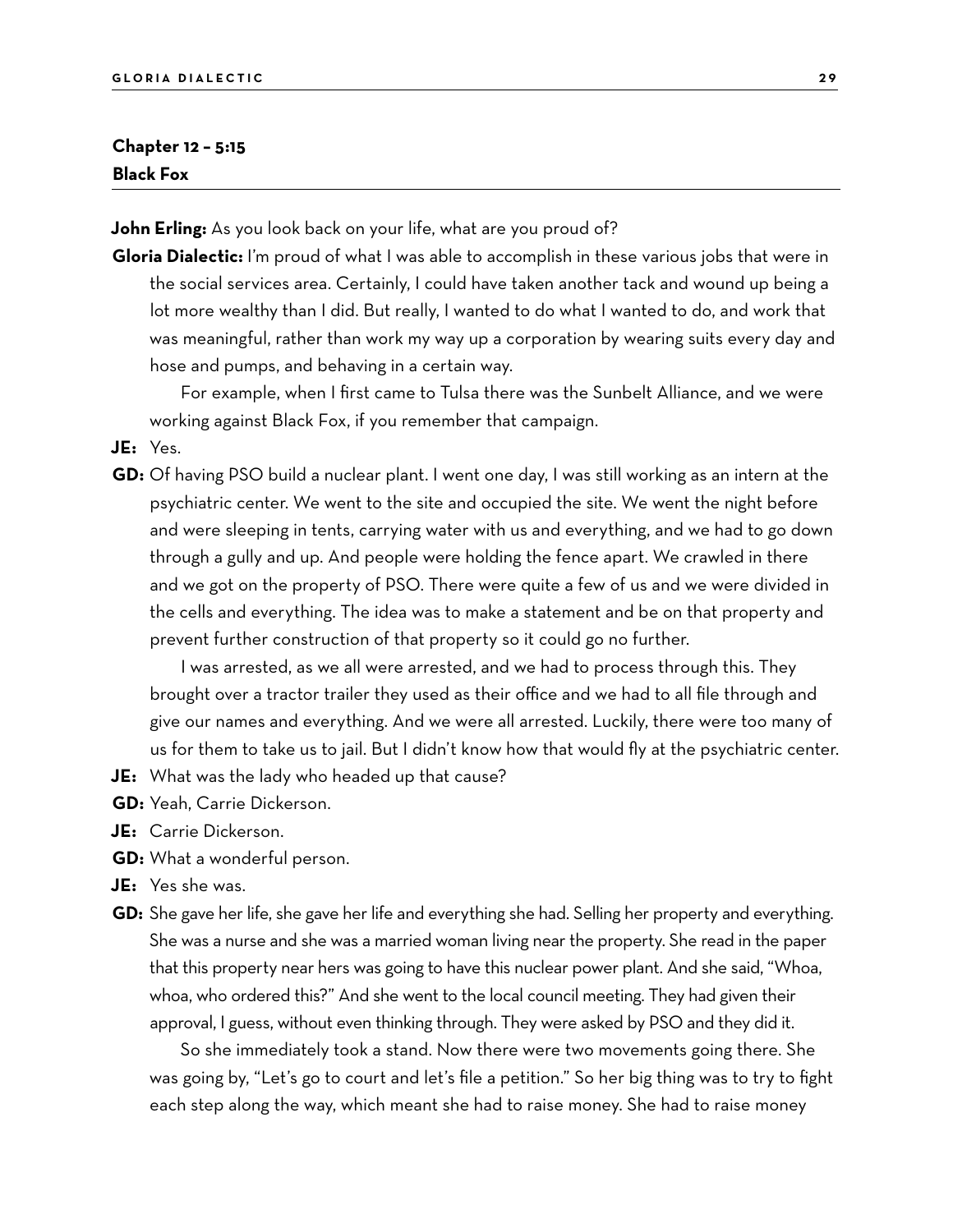for lawyers and everything. And, of course, there was a lot of pro bono work or she never could have done it. And she mortgaged her farm and everything.

During the course of this long thing she made quilts that were raffled off. We had benefit suppers for this Black Fox movement. And in the end, her husband had died and eventually, I guess, she sold the farm, because she was so deeply in debt with this. She went the court route.

But then there was another group called the Sunbelt Alliance, and they were more for demonstrations and for actions, you know, like marches and actions. So—

- **JE:** So you were involved in that?
- **GD:** I was involved in that too. We had meetings and planned what our next action would be and so forth; raising awareness. And really, we were sort of saved by Three Mile Island in Pennsylvania by their leakage and their breakdown that then put a stop all across the country. There was a brief moratorium that you couldn't build anymore, and that was the impetus, you know, that stalled it long enough. It wasn't in operation yet and we were able to get it knocked out.
- **JE:** I interviewed Norma Eagleton, who was at the time a corporation lawyer.

**GD:** Sure.

- **JE:** And she talks in her interview about Carrie Dickerson coming to her hearing.
- **GD:** Um-hmm (affirmative).
- **JE:** There weren't many people there but who was going to vote against this—
- **GD:** Little told old lady.
- **JE:** …this little old lady.
- **GD:** Yes, uh-huh (affirmative).
- **JE:** Exactly. And so they voted against it in PSO. Also, they weren't trying to contest it anymore, they realized that's the end of it.
- **GD:** Yeah, yeah.
- **JE:** You have to give credit to Carrie Dickerson.
- **GD:** Oh my goodness, yes.
- **JE:** Right.
- **GD:** This woman really single-handedly stopped this. Of course, we all tried to help her once we found out about it.
- **JE:** Um-hmm (affirmative).
- **GD:** But if she hadn't seen this in the paper and done something about it …The *National Press* interviewed her, and they said, "Well, what kind of a constituency do you have?"

And she just made it up. She had nobody, you know. She said, "Well, I have about a hundred people." She was just making it up. She was just a little old housewife and nurse, but, boy, she just gave the rest of her life to paying off these bills.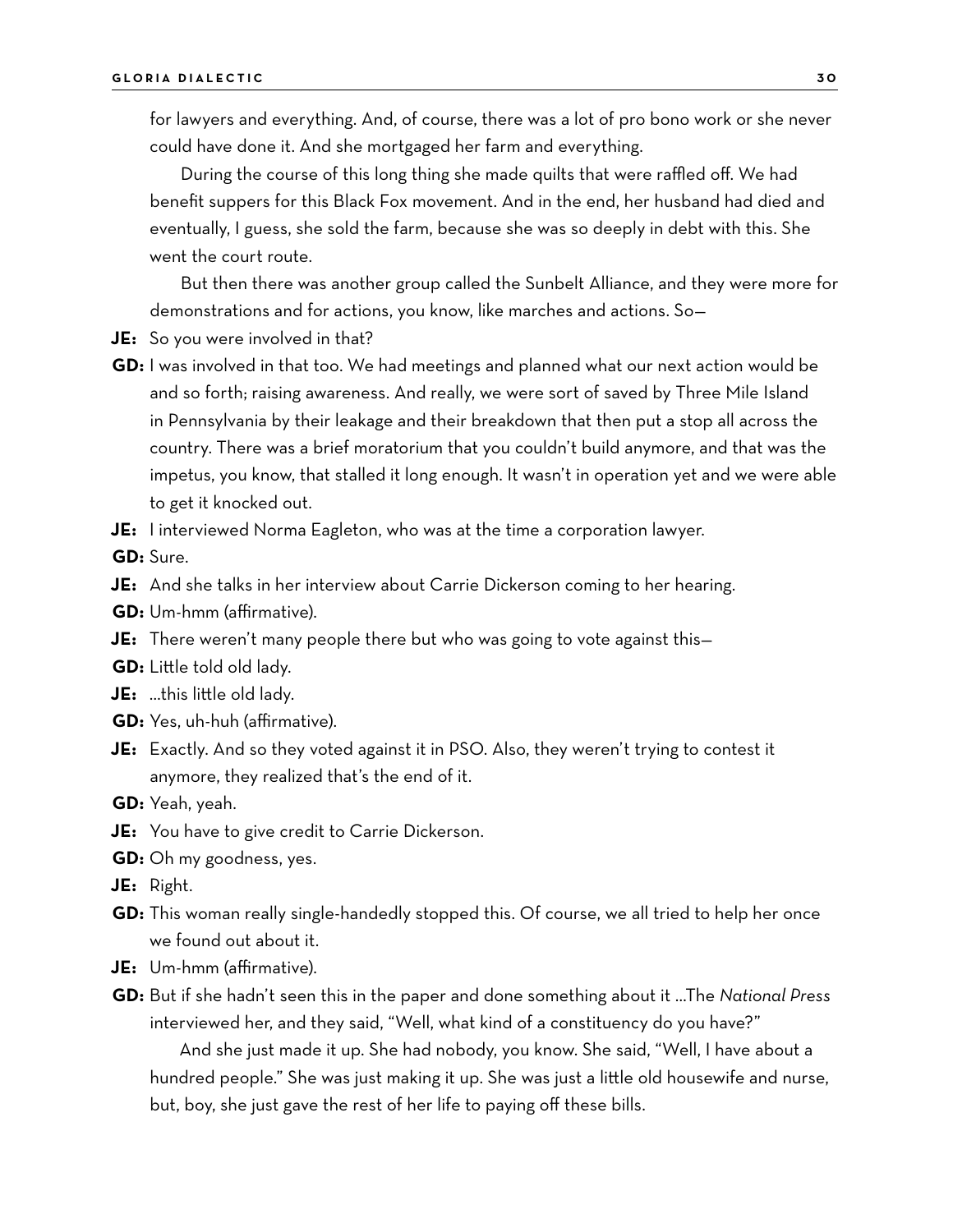**JE:** I'm so glad you brought that up, but it was your life that brought us to that story.

**GD:** Yeah, yes.

**JE:** So thank you for bringing her up.

**GD:** Yes.

**JE:** We can highlight her great activity.

## **Chapter 13 – 2:33 Offering Advice**

- **John Erling:** Young people listen to Voices of Oklahoma. Advice to young women, what do you say to them?
- **Gloria Dialectic:** Stop at nothing, is my advice. Do what you want to do and don't let these supposed limitations even enter the picture.
- **JE:** How would you like to be remembered?
- **GD:** I would like to be remembered as a teacher, as one who teaches, even though I did only limited amount in colleges and so forth. But as one who teaches, through her words and through her life. And a feminist.
- **JE:** Counseling is teaching.

**GD:** Yes.

- **JE:** You were teaching—
- **GD:** Yes, that's what I say it encompasses a lot of things. I'm a teacher in a lot of ways here with my aging buddies here.
- **JE:** You have *Glorious Tablet*—

**GD:** Yes.

- **JE:** A work in progress. This is about forty pages that I downloaded.
- **GD:** Um-hmm (affirmative).
- **JE:** You said you first thought of them as foundation stones and then realized the image was too unitary and static. Tell me what this is.
- **GD:** Well, people have been telling me for many years, "Oh, you should write a book, you should write a book." And, of course, in a literally field and an academic field writing books is very much to be desired if you want to get anywhere. And frankly, I just haven't done it.

One way that I maybe can excuse myself in talking about my life, in writing about my life story, or my memoirs, I don't like to read memoirs. I'm not interested at all in reading memoirs and autobiographies. And my feeling is, I don't want to sacrifice time in the present to read about somebody else's life. You know, I'm living my own life, moment by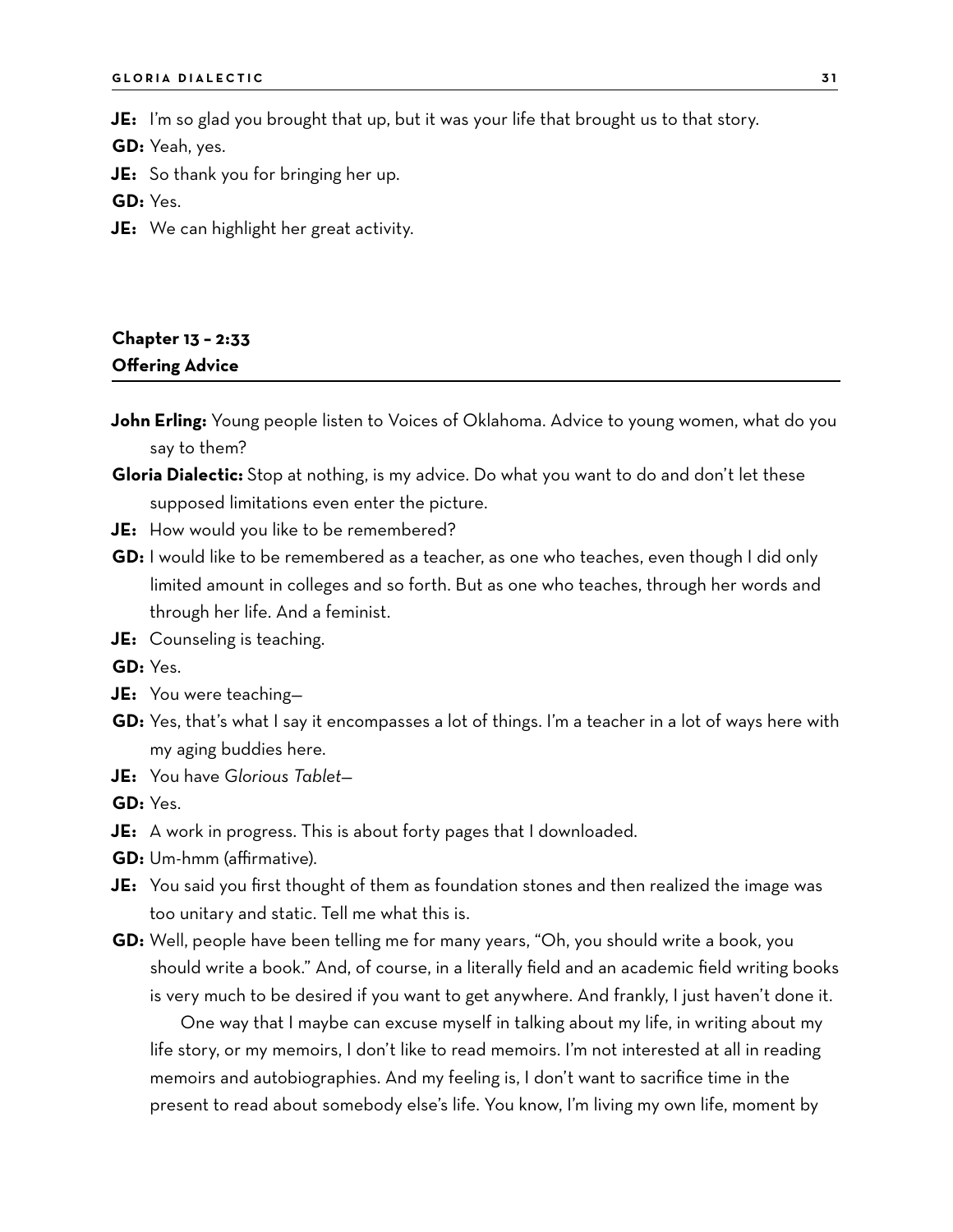moment, and giving up that time to read about somebody else's life is not—I just don't think it's wor—

- **JE:** It's just wasting time, isn't it?
- **GD:** It's wasting time. What I want to read is literature, where somebody's life has been digested. As Emerson says, "Art is nature passed through the alembic of man." In other words, somebody's imagination, somebody's being has processed that raw experience and made it into something that's immortal, in great writing. So I want to read it in that form, not the undigested. Raw experience doesn't mean anything to me.

#### **Chapter 14 – 2:36 William Blake**

**John Erling:** William Blake was important.

**Gloria Dialectic:** Oh, William Blake, I call him my spirit guide because he was just this phenomenal imagination and pictorial artist who was all alone. I mean, he doesn't belong to any group or any school of thought or any university or whatever.

In 1790, he is writing things that just are bedazzling, just knock you over. His interpretation of this struggle within religion and so forth. The literary world didn't know what to do with him, you know. He was publishing a lot right at the end of the eighteenth century. Some of his things are in the late 1780s, and then the 1790s, and then into the 1800s. But he certainly doesn't fit in with the world of eighteenth century literature, which is like Alexander Pope and people like that that are writing in couplets, you know, six-foot couplets. Goodness gracious, he's nowhere near that. And he's an artist and an engraver. His art is singular, it just stands for himself.

But he created this world, it's really based on psychology because, as he pointed out in one of his later books called *Milton*, the grand epic and central truth of western civilization up until that time had been Christianity. And Milton had used that as his unifying thing, and it was used up. We couldn't use that anymore.

Okay, so now what are we going to do with our new awareness of the world? So he really created his epics based on psychology. There are differently elements like the emotion, the reason, or analytic ability. You know, they were actually characters in his grand epic poems.

Most of know him for *Songs of Innocence,* and *Songs of Experience,* which are just little quatrains or just written in the simplest of what you call common meter, you know,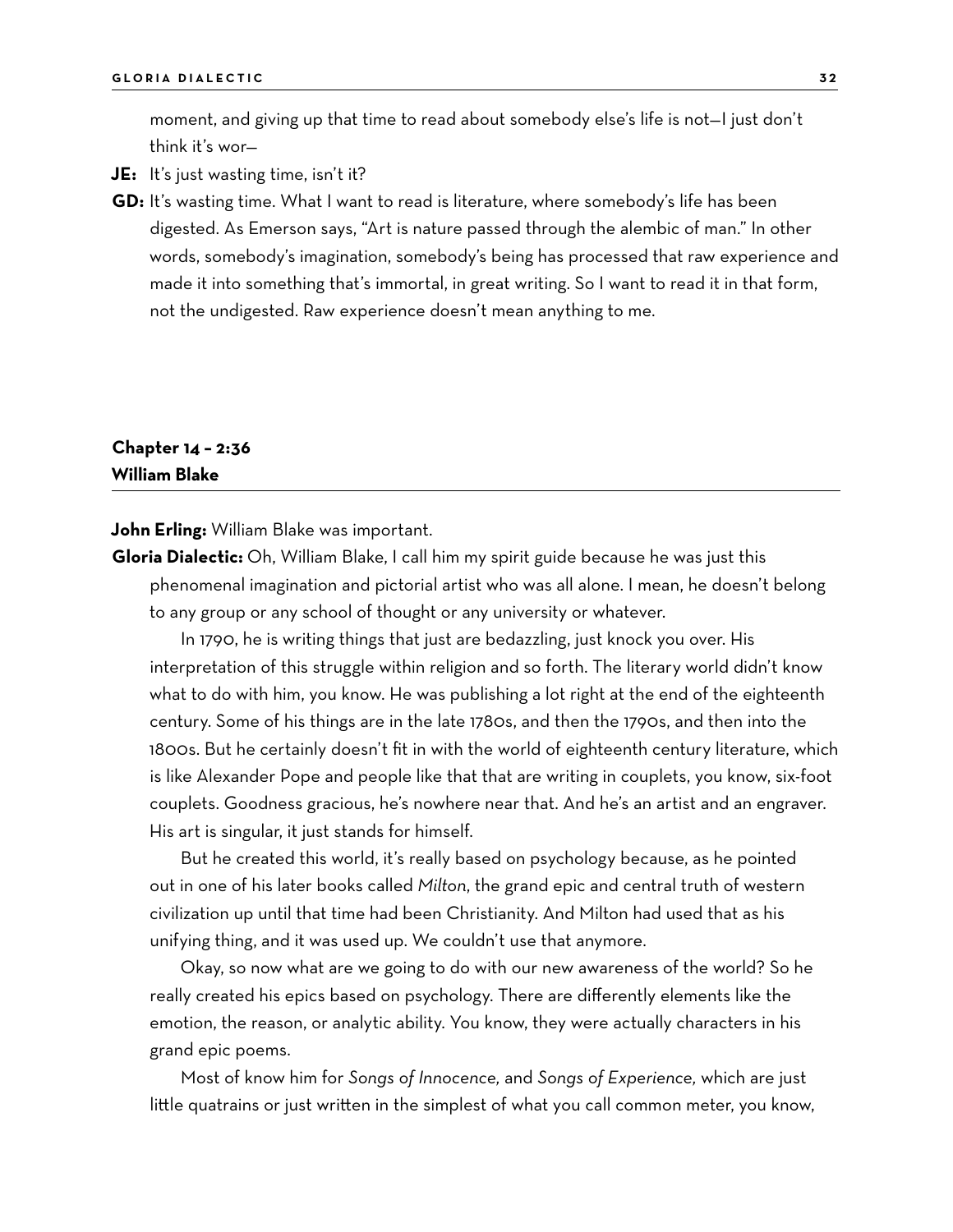da-dat-dat-dat-dat-dat-dat-dat-da-dat-da-dat. But they are anything but simple; they are loaded.

You take a poem like *London,* three-, four-line verses. It packs so much in about western civilization.

#### **Chapter 15 – 4:32 Gloria's Tablet**

**Gloria Dialectic:** Anyway, what I wanted to say is people were after me to write these books about my life, which I wouldn't do. And then about literature and my worldview and everything, which is more incumbent on me to share. But I obviously didn't do it.

So I said to myself about two years ago, "I'll start typing all of these great quotations from different poems and novels and nonfiction books that were so important for me to form my worldview. And I called it *Gloria's Tablet*, in the sense of the tablet that renaissance people carried with them to record new thoughts or new facts or whatever. Hamlet talks about his tablet. It was quite the thing to do if you were a polished person, to be able to record these highlights of your thought or your emotion or whatever.

So it's called *Gloria's Tablet*, and I put in these quotations, I've been very neglectful in the past few months because I haven't finished off one that is very important. And that I find myself referring to and using in conversation and in writing. I've also written a lot of stuff and a lot of presentations that I would do at an Unitarian church where I was freer to use my own ideas and less bound by creed and so on.

I have one about the gospel according to Gloria Dialectic that tells about my journey, my life, and my worldview.

**John Erling:** Well, you ought to publish *Gloria's Tablet*.

**GD:** Yeah.

**JE:** And I will say after paging through it, anybody listening to this, this is for deep thinkers. This is for deep thinking.

**GD:** Ha-ha, yes.

**JE:** There's no question about these.

**GD:** Um-hmm (affirmative).

**JE:** These are not light quotations at all.

**GD:** No.

**JE:** They're very deep, meaningful.

**GD:** Some of them I know by heart, you know, and I—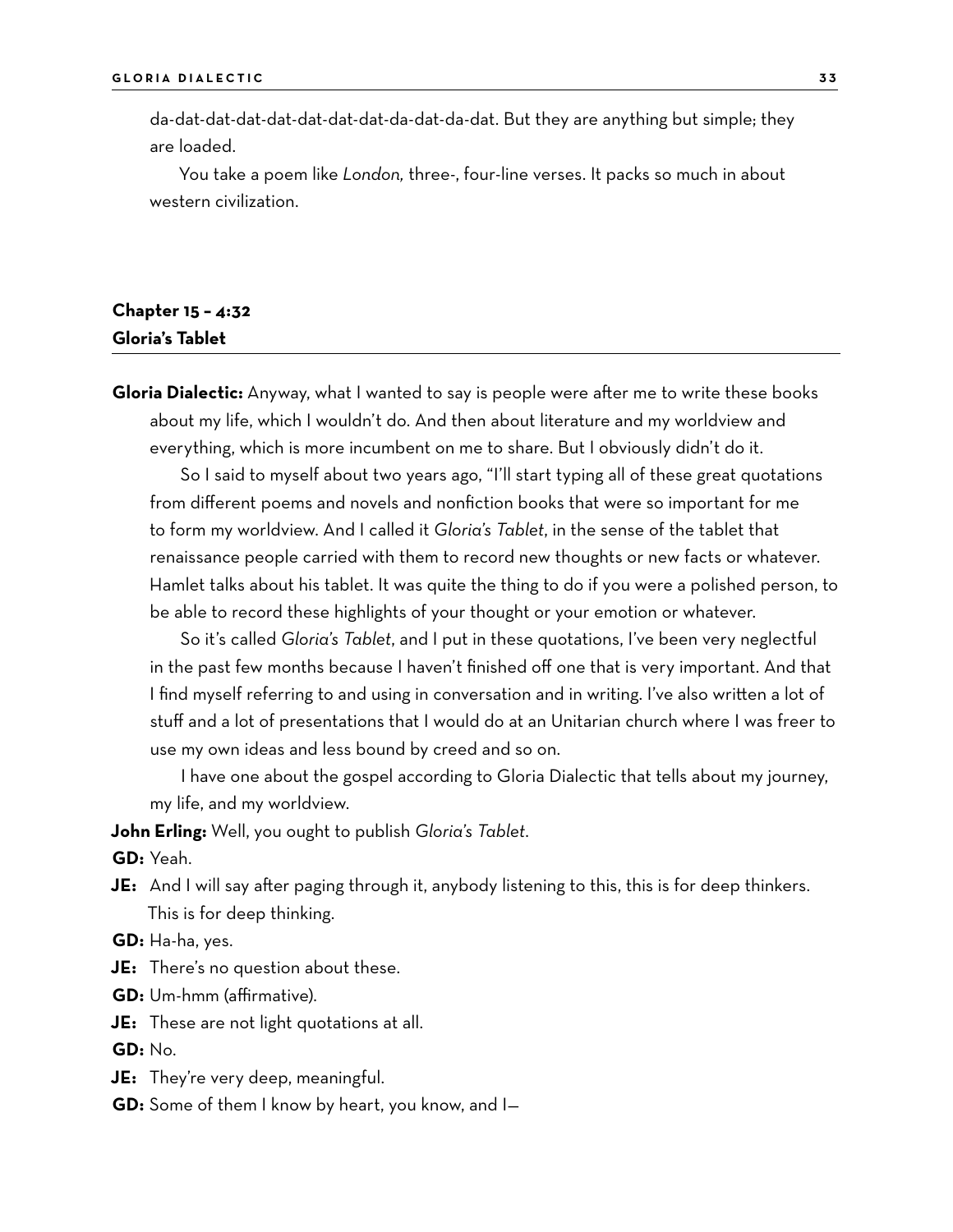- **JE:** Can you remember one right now by heart?
- **GD:** Well, I have one that is very recent. It's from a long poem by Adrienne Rich called "Transcendental Etude." This is one portion of it that strikes me as what happens to the thinker who really probes to the heart of things. "But there come times, perhaps this is one of them, when we have to take ourselves more seriously or die. When we have to pull back from the incantations, rhythms we've moved to thoughtlessly and disenthrall ourselves. Devote ourselves to silence or a deeper listening, cleansed of oratory formulas, choruses, laments, static crowding the wires. We cut the wires and find ourselves in freefall, as if the undimensional solitudes were our true home. No one who survives to speak new language has avoided this, the cutting away of old roots, old thoughts that kept her rooted to an old ground. The pitch of utter loneliness where she herself and all creation feel equally weightless, dispersed, her being a cry to which no echo comes or can ever come. But, in fact, we were always like this, rootless, dismembered, knowing it makes the difference."
- **JE:** Wow. There ought to be applause for that. And you're eighty-four years old. We tend to loose our memory—

**GD:** Yes.

- **JE:** …the older we get. But that has stayed with you. That was beautiful.
- **GD:** Yes. Thank you so much.
- **JE:** That was beautiful. Thank you for reciting that for us. And thank you for this time that you have given us. And I just know that your story will certainly help many young people that will listen to this and encourage them. Don't give up just because you have rheumatoid arthritis, don't give up.
- **GD:** Um-hmm (affirmative).
- **JE:** You're abused, seek help.
- **GD:** Um-hmm (affirmative).
- **JE:** In case of rape, reach out. All of this will come about because of what you told us today in your life. A very meaningful life. Thank you, Gloria.
- **GD:** Thank you, it's been a pleasure.
- **JE:** For giving us this time. Thank you. It's nice to see you smiling.
- **GD:** Okay.